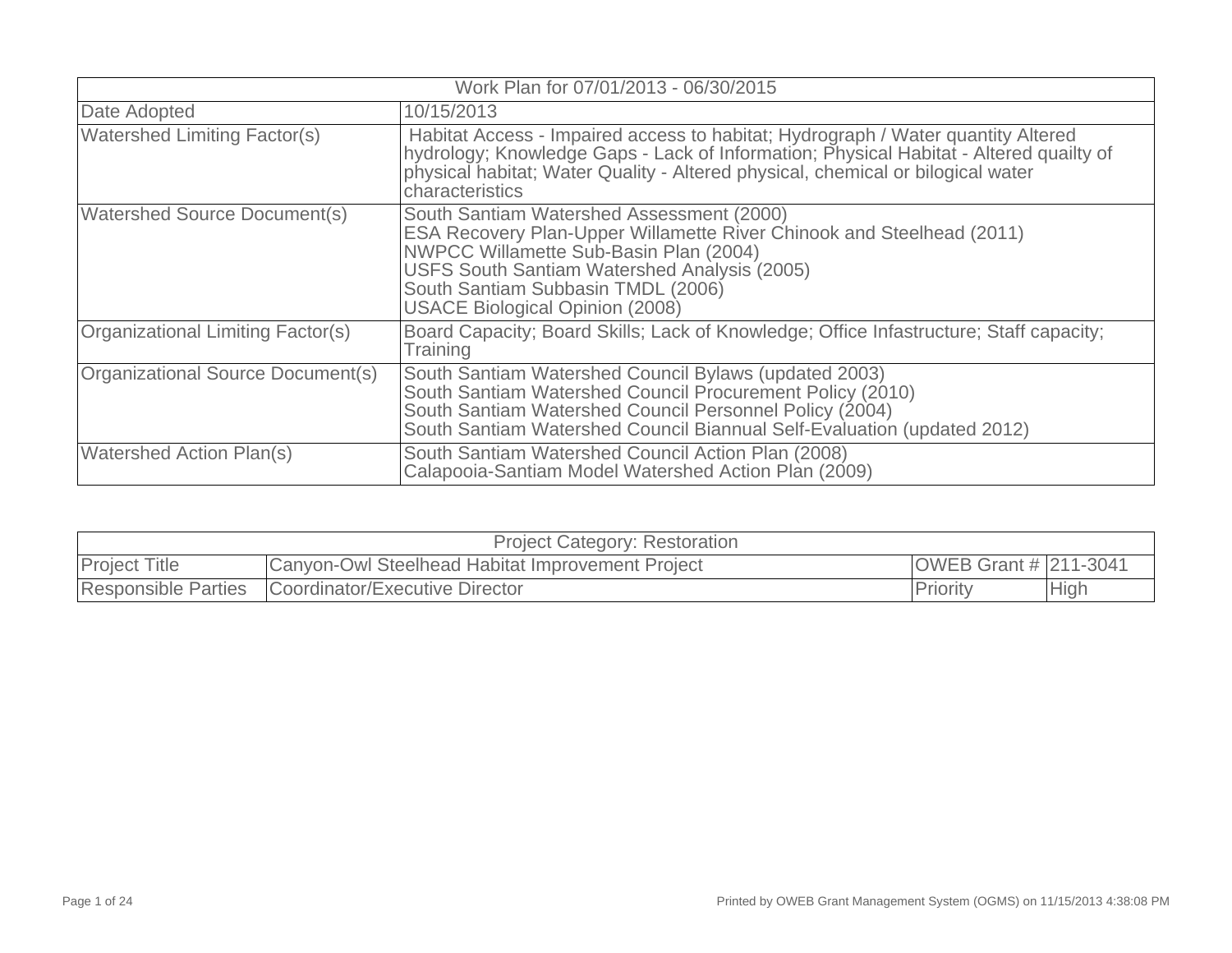| <b>Project Description</b> | Canyon Creek is a major tributary to the South Santiam River above Foster<br>Dam. Owl Creek is the largest tributary to Canyon Creek, and its confluence<br>is in the upper sub-watershed. Both are two of the primary areas in the<br>watershed used for spawning and rearing above Foster Dam by Upper<br>Willamette winter steelhead, a species listed as "threatened" under the<br>Endangered Species Act. Proper functioning of these creeks is critical in the<br>support of this steelhead population. Very little quality spawning and rearing<br>habitat is present for steelhead in the South Santiam watershed. The<br>proposed solution is to improve the quality of rearing habitat, increase<br>spawning habitat, and add features that will enhance ecosystem resiliency.<br>The project seeks OWEB funding to place 150 full length trees into<br>approximately 4.5 miles of Canyon and Owl creeks. Pre- and post-project<br>surveys will be conducted to monitor changes in channel features, substrate,<br>and to allow for adaptive management if needs arise. Surveys will include<br>longitudinal profiles, gravel sampling, and photo point monitoring. The USDA<br>Forest Service is the primary partner, contributing the instream logs. OWEB<br>funds will be used primarily for contracted services and project management. | In Council<br><b>Action Plan</b> | Yes                                          |
|----------------------------|-------------------------------------------------------------------------------------------------------------------------------------------------------------------------------------------------------------------------------------------------------------------------------------------------------------------------------------------------------------------------------------------------------------------------------------------------------------------------------------------------------------------------------------------------------------------------------------------------------------------------------------------------------------------------------------------------------------------------------------------------------------------------------------------------------------------------------------------------------------------------------------------------------------------------------------------------------------------------------------------------------------------------------------------------------------------------------------------------------------------------------------------------------------------------------------------------------------------------------------------------------------------------------------------------------------------------------------------------------|----------------------------------|----------------------------------------------|
| <b>Key Partners</b>        | Sweet Home Ranger District, Cascade Timber Consulting                                                                                                                                                                                                                                                                                                                                                                                                                                                                                                                                                                                                                                                                                                                                                                                                                                                                                                                                                                                                                                                                                                                                                                                                                                                                                                 |                                  |                                              |
| Limiting Factor(s)         | Physical Habitat - Altered quailty of physical habitat, Water Quality - Altered<br>physical, chemical or bilogical water characteristics                                                                                                                                                                                                                                                                                                                                                                                                                                                                                                                                                                                                                                                                                                                                                                                                                                                                                                                                                                                                                                                                                                                                                                                                              |                                  |                                              |
|                            |                                                                                                                                                                                                                                                                                                                                                                                                                                                                                                                                                                                                                                                                                                                                                                                                                                                                                                                                                                                                                                                                                                                                                                                                                                                                                                                                                       |                                  |                                              |
| <b>Original Date</b>       |                                                                                                                                                                                                                                                                                                                                                                                                                                                                                                                                                                                                                                                                                                                                                                                                                                                                                                                                                                                                                                                                                                                                                                                                                                                                                                                                                       | % Complete                       | $60% -$<br>Implementa<br>tion in<br>progress |
| Challenges                 | 1) One landowner pulled out of the project just prior to implementation<br>leading to a last-minute redesign.                                                                                                                                                                                                                                                                                                                                                                                                                                                                                                                                                                                                                                                                                                                                                                                                                                                                                                                                                                                                                                                                                                                                                                                                                                         |                                  |                                              |
|                            | 2) Obtaining wood for the project was more difficult than anticipated.                                                                                                                                                                                                                                                                                                                                                                                                                                                                                                                                                                                                                                                                                                                                                                                                                                                                                                                                                                                                                                                                                                                                                                                                                                                                                |                                  |                                              |
| Opportunities              | 1) Greatly strengthened relationship with another private industrial<br>landowner.                                                                                                                                                                                                                                                                                                                                                                                                                                                                                                                                                                                                                                                                                                                                                                                                                                                                                                                                                                                                                                                                                                                                                                                                                                                                    |                                  |                                              |
|                            | 2) Discovered local contractor with high capacity to construct restoration<br>projects.                                                                                                                                                                                                                                                                                                                                                                                                                                                                                                                                                                                                                                                                                                                                                                                                                                                                                                                                                                                                                                                                                                                                                                                                                                                               |                                  |                                              |
|                            | 3) Implemented large wood placement in a unique fashion to the South<br>Santiam (constructed island and meander jams).                                                                                                                                                                                                                                                                                                                                                                                                                                                                                                                                                                                                                                                                                                                                                                                                                                                                                                                                                                                                                                                                                                                                                                                                                                |                                  |                                              |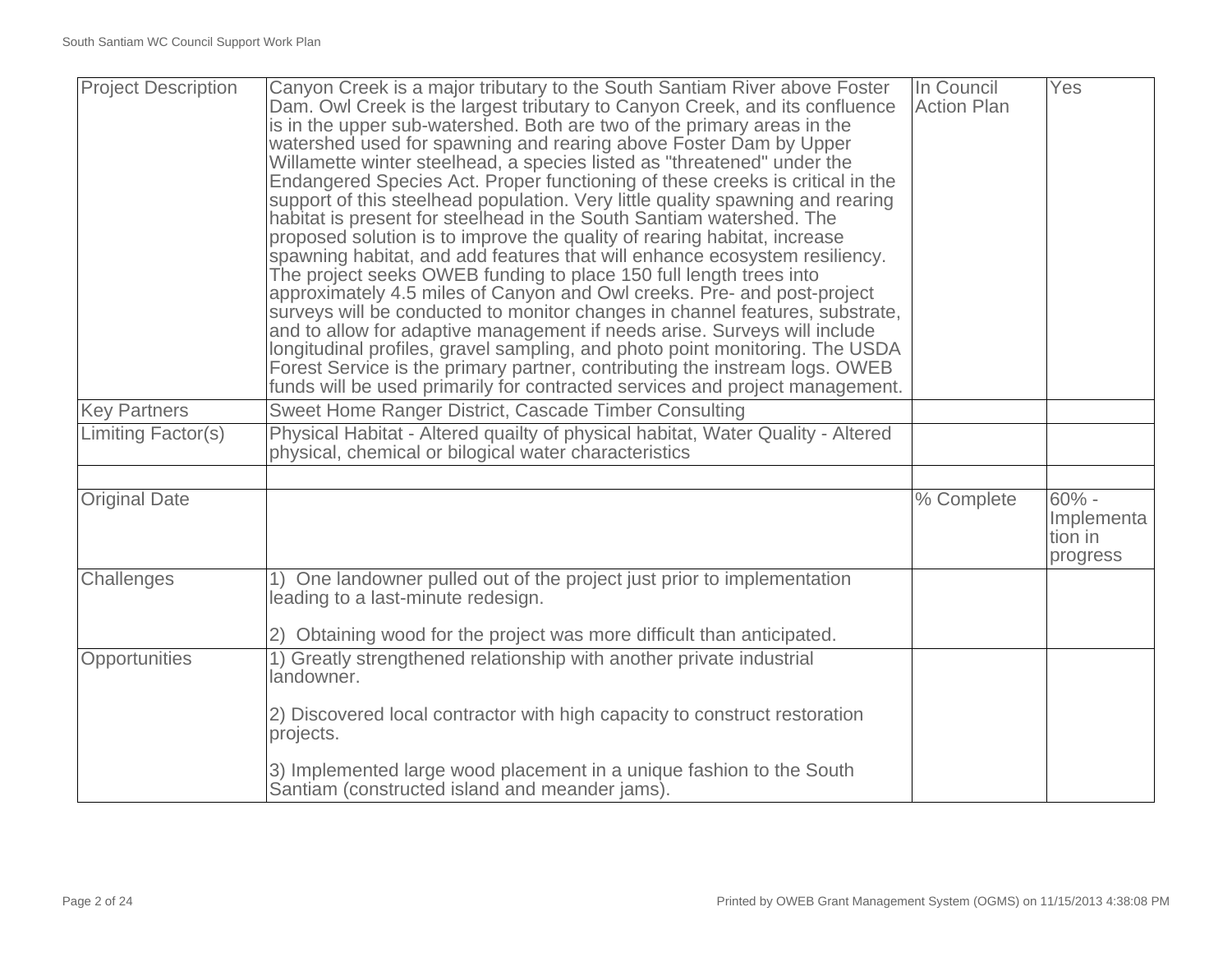| Planned Deliverables (1) Improve spawning and rearing habitat in $\sim$ 0.5 mile Owl Creek with<br>placement of large wood with helicopter. |  |
|---------------------------------------------------------------------------------------------------------------------------------------------|--|
| $ 2)$ Improve spawning and rearing habitat in $~1.0$ mile of Canyon Creek with<br>construction of wood jams with excavators.                |  |
| 3) Improve riparian conditions for long-term conifer recruitment.                                                                           |  |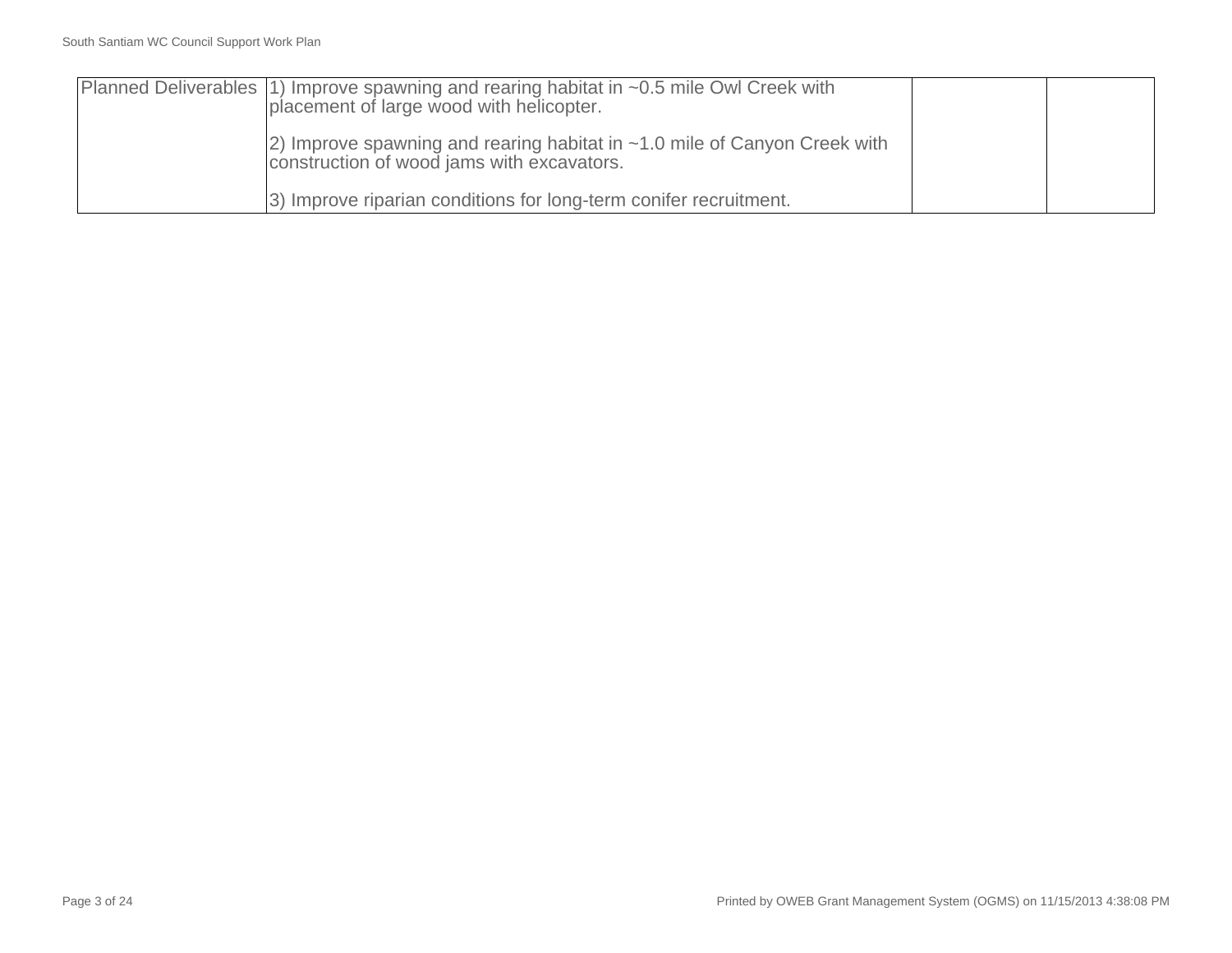| <b>Project Category: Restoration</b> |                                                                                                                                                                                                                                                                                                                                                                                                                                                                           |                     |                                                                           |
|--------------------------------------|---------------------------------------------------------------------------------------------------------------------------------------------------------------------------------------------------------------------------------------------------------------------------------------------------------------------------------------------------------------------------------------------------------------------------------------------------------------------------|---------------------|---------------------------------------------------------------------------|
| <b>Project Title</b>                 | Crabtree and Thomas Creek Riparian Restoration                                                                                                                                                                                                                                                                                                                                                                                                                            | <b>OWEB Grant #</b> |                                                                           |
| <b>Responsible Parties</b>           | <b>Project Manager</b>                                                                                                                                                                                                                                                                                                                                                                                                                                                    | Priority            | <b>High</b>                                                               |
| <b>Project Description</b>           | Work with landowners in two important winter steelhead and Chinook salmon  In Council<br>bearing tributaries to restore riparian conditions.                                                                                                                                                                                                                                                                                                                              | <b>Action Plan</b>  | <b>No</b>                                                                 |
| <b>Key Partners</b>                  | Linn SWCD, FSA, NRCS                                                                                                                                                                                                                                                                                                                                                                                                                                                      |                     |                                                                           |
| Limiting Factor(s)                   | Staff capacity, Physical Habitat - Altered quailty of physical habitat, Water<br>Quality - Altered physical, chemical or bilogical water characteristics,<br>Knowledge Gaps - Lack of Information                                                                                                                                                                                                                                                                         |                     |                                                                           |
|                                      |                                                                                                                                                                                                                                                                                                                                                                                                                                                                           |                     |                                                                           |
| <b>Original Date</b>                 |                                                                                                                                                                                                                                                                                                                                                                                                                                                                           | % Complete          | 5-30% -<br>Conceptual/<br>Planning/Su<br>bmitting<br>Grant<br>application |
| Challenges                           | 1) Identifying priority landowners to work with in Thomas Creek.<br>2) Japanese knotweed remains a significant issue in Crabtree Creek and will<br>impact how riparian projects are implemented.                                                                                                                                                                                                                                                                          |                     |                                                                           |
| Opportunities                        | 1) Recent connections with landowners in Thomas Creek have resulted in<br>some momentum for restoration in areas near the agriculture/forest interface,<br>which is a natural area to begin riparian restoration work.<br>2) Riparian restoration through knotweed control and native plant re-<br>vegetation has occurred on Crabtree Creek with many landowners showing<br>interest.<br>3) Recent ODFW surveys have shown steelhead/Chinook use in both<br>tributaries. |                     |                                                                           |
| <b>Planned Deliverables</b>          | 1) Work with CREP program/OWEB restoration grants to restore riparian<br>areas in Crabtree and Thomas Creeks, generally working from the upstream<br>down.                                                                                                                                                                                                                                                                                                                |                     |                                                                           |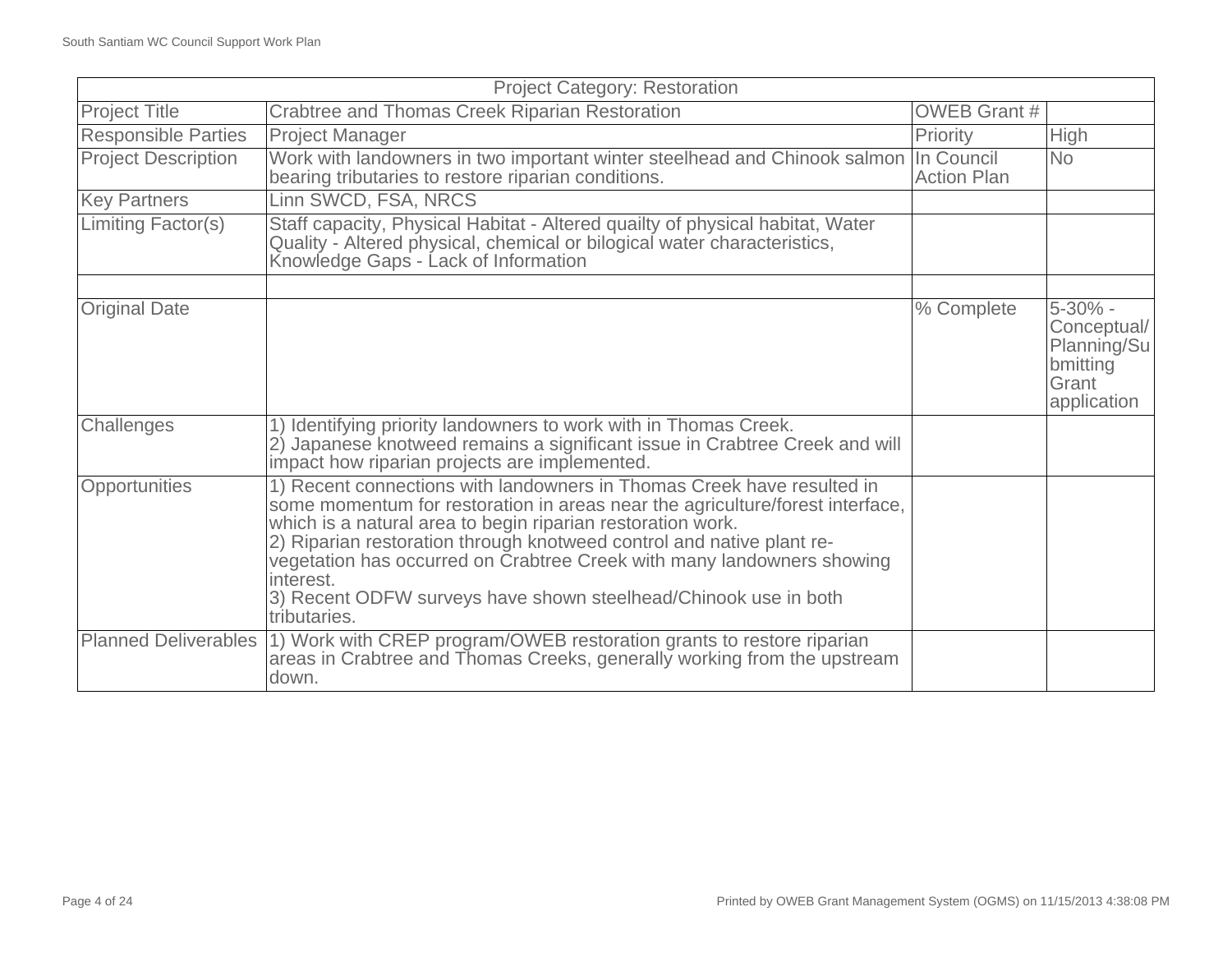| <b>Project Category: Restoration</b> |                                                                                                                                                                                                                                                                                                                                                                                                                                                                                                                                                                                                                                                                                                                                                                                                                                                                                                                                                                                                                                                                                                                                                                                   |                                  |                                              |
|--------------------------------------|-----------------------------------------------------------------------------------------------------------------------------------------------------------------------------------------------------------------------------------------------------------------------------------------------------------------------------------------------------------------------------------------------------------------------------------------------------------------------------------------------------------------------------------------------------------------------------------------------------------------------------------------------------------------------------------------------------------------------------------------------------------------------------------------------------------------------------------------------------------------------------------------------------------------------------------------------------------------------------------------------------------------------------------------------------------------------------------------------------------------------------------------------------------------------------------|----------------------------------|----------------------------------------------|
| <b>Project Title</b>                 | Jack Creek Fish Passage and Habitat Improvement                                                                                                                                                                                                                                                                                                                                                                                                                                                                                                                                                                                                                                                                                                                                                                                                                                                                                                                                                                                                                                                                                                                                   | <b>OWEB Grant # 212-3014</b>     |                                              |
| <b>Responsible Parties</b>           | <b>Coordinator/Executive Director</b>                                                                                                                                                                                                                                                                                                                                                                                                                                                                                                                                                                                                                                                                                                                                                                                                                                                                                                                                                                                                                                                                                                                                             | Priority                         | <b>High</b>                                  |
| <b>Project Description</b>           | Jack Creek is a tributary in the Hamilton Creek subbasin of the South<br>Santiam watershed. Hamilton Creek is used by ESA-listed winter steelhead<br>for spawning and rearing. Throughout the South Santiam watershed, habitat<br>for winter steelhead has been severely impacted by land use practices and<br>barriers to the best available habitat conditions. The applicant proposes to<br>eliminate fish passage barriers at three locations on Jack Creek, which will<br>open up over four miles of habitat for anadromous and resident fish. Three<br>undersized culverts will be replaced with two bridges and one larger culvert.<br>Habitat conditions on Jack Creek are currently categorized as fair-to-good,<br>and the habitat will be further improved by the placement of log structures on<br>approximately one mile of the creek. Pre- and post-project surveys will be<br>conducted to monitor changes to channel features, substrate, and fish<br>presence/absence. OWEB funds will be used for project management,<br>contracted services, and supplies/materials. Partners include Linn County<br>Road Department, Weyerhaeuser Company, and Freres Lumber. | In Council<br><b>Action Plan</b> | Yes                                          |
| <b>Key Partners</b>                  | Linn County Road Department, Weyerhauser, Freres Lumber                                                                                                                                                                                                                                                                                                                                                                                                                                                                                                                                                                                                                                                                                                                                                                                                                                                                                                                                                                                                                                                                                                                           |                                  |                                              |
| <b>Limiting Factor(s)</b>            | Habitat Access - Impaired access to habitat, Physical Habitat - Altered quailty<br>of physical habitat                                                                                                                                                                                                                                                                                                                                                                                                                                                                                                                                                                                                                                                                                                                                                                                                                                                                                                                                                                                                                                                                            |                                  |                                              |
|                                      |                                                                                                                                                                                                                                                                                                                                                                                                                                                                                                                                                                                                                                                                                                                                                                                                                                                                                                                                                                                                                                                                                                                                                                                   |                                  |                                              |
| <b>Original Date</b>                 |                                                                                                                                                                                                                                                                                                                                                                                                                                                                                                                                                                                                                                                                                                                                                                                                                                                                                                                                                                                                                                                                                                                                                                                   | % Complete                       | $60% -$<br>Implementa<br>tion in<br>progress |
| Challenges                           | 1) One road crossing was more expensive than anticipated due to the<br>presence of bedrock on the site precluding the use of a counter-sunk culvert.                                                                                                                                                                                                                                                                                                                                                                                                                                                                                                                                                                                                                                                                                                                                                                                                                                                                                                                                                                                                                              |                                  |                                              |
| Opportunities                        | 1) Strengthened partnership with Weyerhaeuser and Linn County Road<br>Department.<br>2) Highly visible project on county road. This aspect of the project generated<br>a lot of interest.                                                                                                                                                                                                                                                                                                                                                                                                                                                                                                                                                                                                                                                                                                                                                                                                                                                                                                                                                                                         |                                  |                                              |
| <b>Planned Deliverables</b>          | 1) Replace three fish passage barriers on Jack Creek with fish-friendly<br>structures.                                                                                                                                                                                                                                                                                                                                                                                                                                                                                                                                                                                                                                                                                                                                                                                                                                                                                                                                                                                                                                                                                            |                                  |                                              |
|                                      | 2) Add large wood to $\sim 0.5$ mile of Jack Creek.                                                                                                                                                                                                                                                                                                                                                                                                                                                                                                                                                                                                                                                                                                                                                                                                                                                                                                                                                                                                                                                                                                                               |                                  |                                              |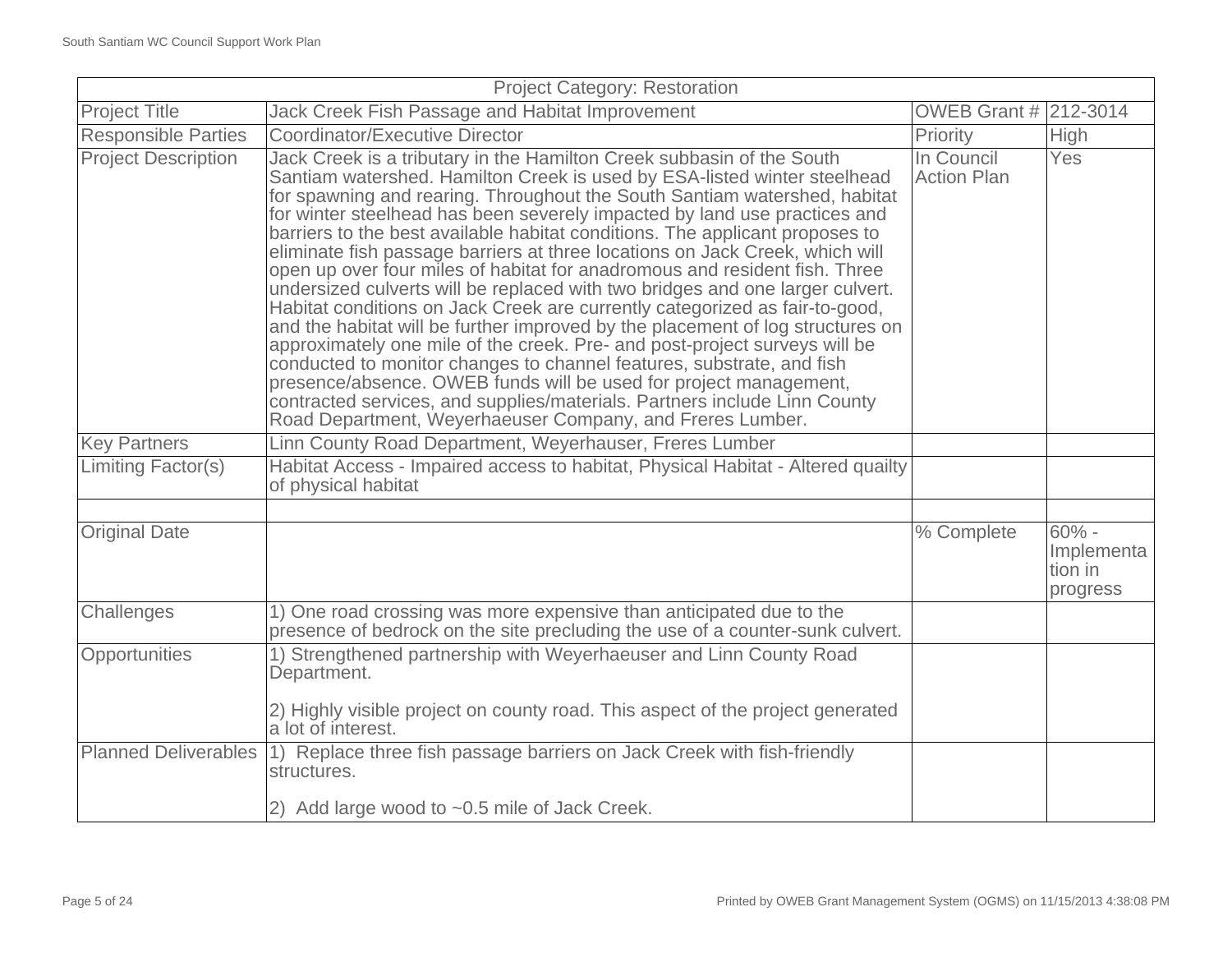| <b>Project Category: Restoration</b> |                                                                                                                                                                                                                                                                                                                                                         |                                  |                                                                           |
|--------------------------------------|---------------------------------------------------------------------------------------------------------------------------------------------------------------------------------------------------------------------------------------------------------------------------------------------------------------------------------------------------------|----------------------------------|---------------------------------------------------------------------------|
| <b>Project Title</b>                 | <b>Model Watershed Fish Passage</b>                                                                                                                                                                                                                                                                                                                     | <b>OWEB Grant #</b>              |                                                                           |
| <b>Responsible Parties</b>           | Coordinator/Executive Director                                                                                                                                                                                                                                                                                                                          | Priority                         | <b>High</b>                                                               |
| <b>Project Description</b>           | Work with Linn County Road Department and private landowners/managers<br>to correct remaining fish passage barriers in the model watersheds of<br>McDowell and Hamilton Creeks.                                                                                                                                                                         | In Council<br><b>Action Plan</b> | <b>Yes</b>                                                                |
| <b>Key Partners</b>                  | Linn County Road Department, private landowners, private industrial timber                                                                                                                                                                                                                                                                              |                                  |                                                                           |
| Limiting Factor(s)                   | Habitat Access - Impaired access to habitat, Knowledge Gaps - Lack of<br>Information                                                                                                                                                                                                                                                                    |                                  |                                                                           |
| <b>Original Date</b>                 |                                                                                                                                                                                                                                                                                                                                                         | % Complete                       | 5-30% -<br>Conceptual/<br>Planning/Su<br>bmitting<br>Grant<br>application |
| Challenges                           | 1) The complicated issues of fish passage on Billy Creek, a tributary to<br>Hamilton Creek. There are multiple barriers on the creek, that also involve<br>small reservoirs.<br>2) Correcting passage barriers on county roads can be expensive in a time of<br>budget tightening.<br>3) Some knowledge gaps remain on land that has not been assessed. |                                  |                                                                           |
| Opportunities                        | 1) Good fish passage data is available throughout much of the model<br>watersheds from work completed by the SSWC and Linn County.<br>2) Previous efforts at restoring fish passage on Jack Creek (tributary to<br>McDowell) have been successful.<br>3) Good partnerships between County, landowners, and private industrial<br>timber managers.       |                                  |                                                                           |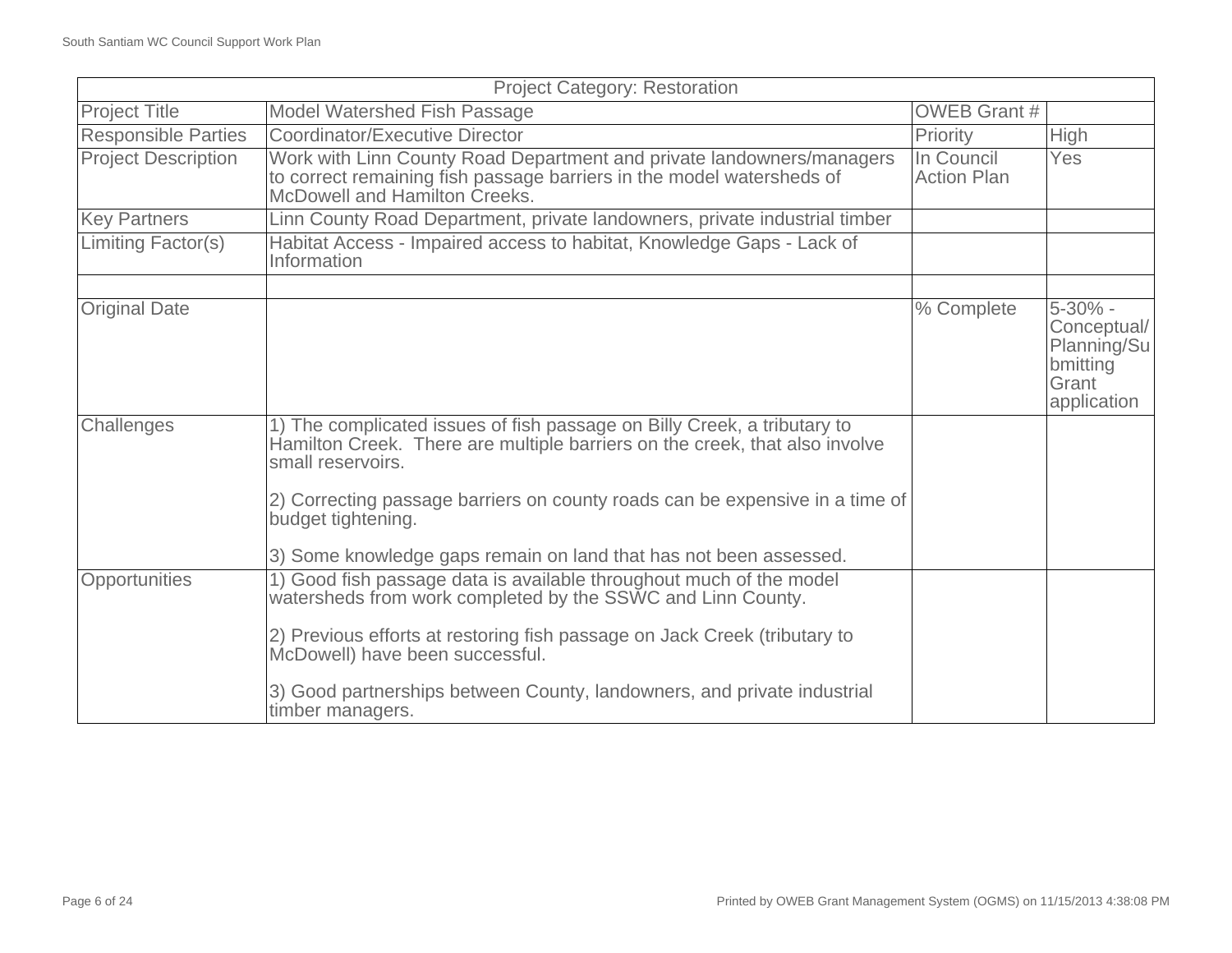| Planned Deliverables (1) Work with landowners and land managers to develop an action plan that<br>addresses fish passage on Billy Creek. |  |
|------------------------------------------------------------------------------------------------------------------------------------------|--|
| (2) Work with County to correct fish passage barriers on Johnson and Morgan<br>Creeks (tributaries to McDowell Creek).                   |  |
| 3) Assess potential fish passage barriers upstream of county road crossings<br>of Johnson and Morgan Creeks.                             |  |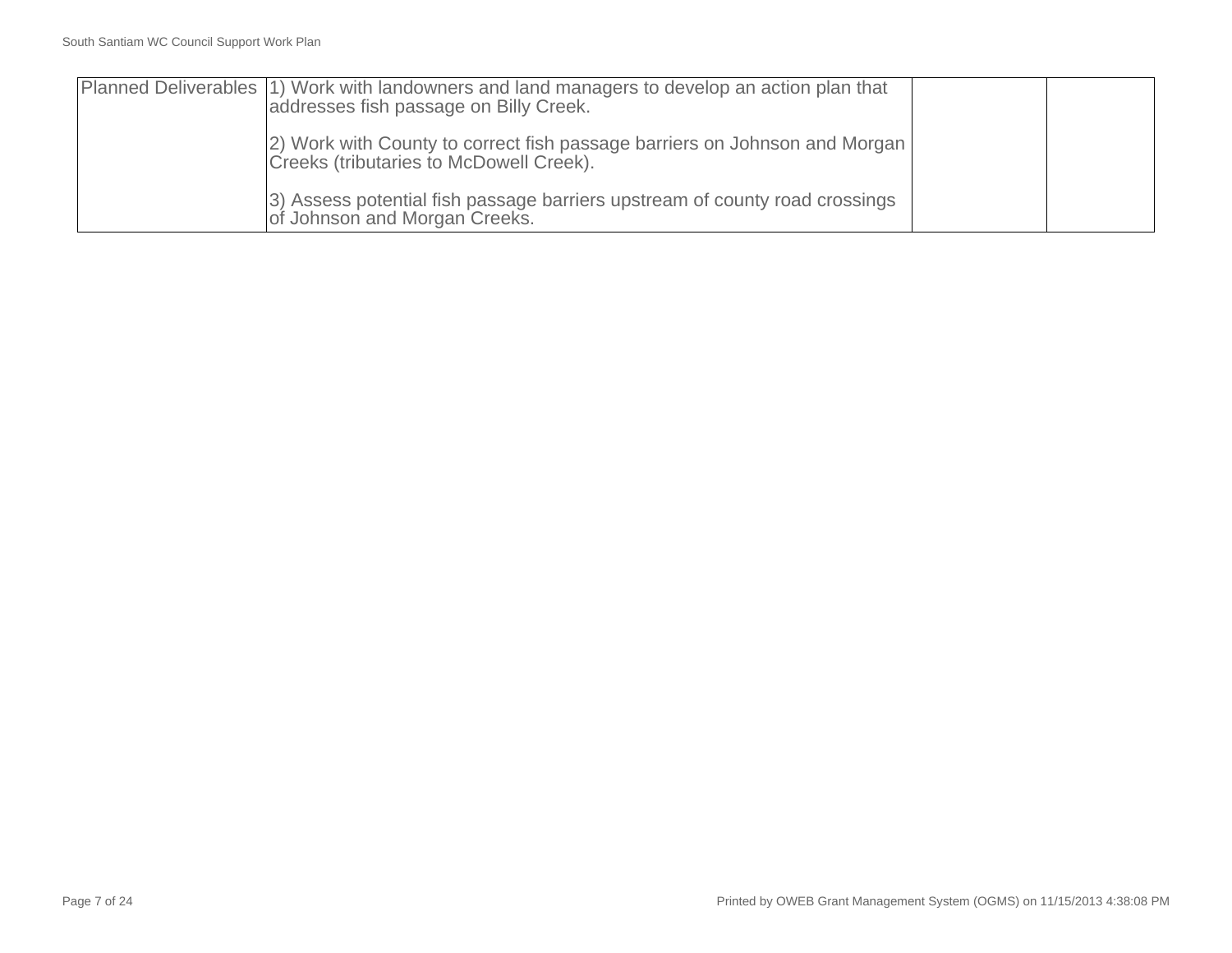| <b>Project Category: Restoration</b> |                                                                                                                                                                                                                                                                                                                                                                                                                                                            |                              |                                |
|--------------------------------------|------------------------------------------------------------------------------------------------------------------------------------------------------------------------------------------------------------------------------------------------------------------------------------------------------------------------------------------------------------------------------------------------------------------------------------------------------------|------------------------------|--------------------------------|
| <b>Project Title</b>                 | <b>Model Watershed Riparian Restoration</b>                                                                                                                                                                                                                                                                                                                                                                                                                | <b>OWEB Grant # 214-3999</b> |                                |
| <b>Responsible Parties</b>           | <b>Project Manager</b>                                                                                                                                                                                                                                                                                                                                                                                                                                     | Priority                     | High                           |
| <b>Project Description</b>           | Activities include robust riparian restoration over a 10 year period beginning<br>in 2009. Riparian restoration includes site preparation (mechanical/chemical<br>weed control), planting native trees and shrubs, and maintenance (weed<br>control/watering) until plantings are free-to-grow.                                                                                                                                                            | In Council<br>Action Plan    | <b>Yes</b>                     |
| <b>Key Partners</b>                  | FSA, NRCS, Meyer Memorial Trust, Bonneville Environmental Foundation                                                                                                                                                                                                                                                                                                                                                                                       |                              |                                |
| Limiting Factor(s)                   | Physical Habitat - Altered quailty of physical habitat, Water Quality - Altered<br>physical, chemical or bilogical water characteristics                                                                                                                                                                                                                                                                                                                   |                              |                                |
|                                      |                                                                                                                                                                                                                                                                                                                                                                                                                                                            |                              |                                |
| <b>Original Date</b>                 |                                                                                                                                                                                                                                                                                                                                                                                                                                                            | % Complete                   | Ongoing<br>council<br>activity |
| Challenges                           | 1) Demand for riparian restoration in Hamilton and McDowell Creeks is<br>currently higher than the available funding, leading to long queue times for<br>landowners.                                                                                                                                                                                                                                                                                       |                              |                                |
| Opportunities                        | 1) Utilizing the CREP program has been beneficial when addressing large<br>acreage projects. We have worked with partners at FSA/NRCS to leverage<br>CREP funding on these projects, creating an efficient and effective way to<br>address large-scale riparian restoration.<br>2) We have worked with the Bonneville Environmental Foundation and many<br>regional partners to develop a "contract-grow" for bare root plants in the<br>Willamette basin. |                              |                                |
|                                      | Planned Deliverables (1) In 2013-2015 biennium, plant 15 riparian acres in Hamilton and McDowell<br>Creeks.<br>2) Maintain nearly 94 acres of riparian restoration that has occurred in these<br>sub-basins since 2010.                                                                                                                                                                                                                                    |                              |                                |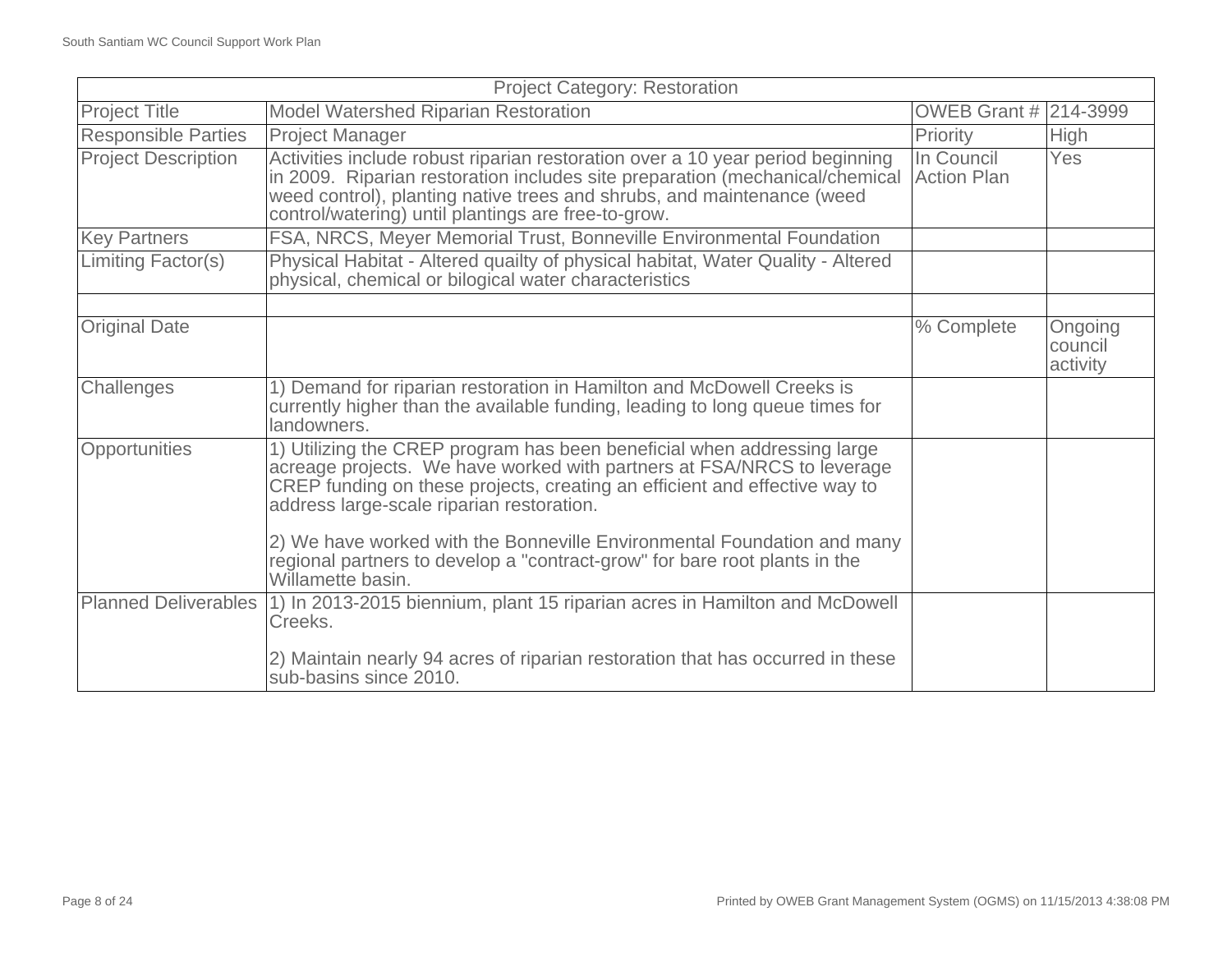| <b>Project Category: Restoration</b> |                                                                                                                                                                                                                                                                                                                                                                                                                                                                                                                                                                                                                                                                                                                                                                                                                                                                                                                                                                                                                                                                                    |                                  |                                         |
|--------------------------------------|------------------------------------------------------------------------------------------------------------------------------------------------------------------------------------------------------------------------------------------------------------------------------------------------------------------------------------------------------------------------------------------------------------------------------------------------------------------------------------------------------------------------------------------------------------------------------------------------------------------------------------------------------------------------------------------------------------------------------------------------------------------------------------------------------------------------------------------------------------------------------------------------------------------------------------------------------------------------------------------------------------------------------------------------------------------------------------|----------------------------------|-----------------------------------------|
| <b>Project Title</b>                 | Soda Fork Habitat Improvement                                                                                                                                                                                                                                                                                                                                                                                                                                                                                                                                                                                                                                                                                                                                                                                                                                                                                                                                                                                                                                                      | OWEB Grant # 213-3067            |                                         |
| <b>Responsible Parties</b>           | <b>Coordinator/Executive Director</b>                                                                                                                                                                                                                                                                                                                                                                                                                                                                                                                                                                                                                                                                                                                                                                                                                                                                                                                                                                                                                                              | Priority                         | High                                    |
| <b>Project Description</b>           | Soda Fork Creek is a major tributary to the South Santiam River above<br>Foster Dam. Soda Fork is used by Upper Willamette spring Chinook and<br>winter steelhead, with both species listed as "threatened" under the<br>Endangered Species Act. High-quality spawning and rearing habitat is limited<br>for Chinook and steelhead in the South Santiam watershed. The proposed<br>solution is to improve the quality of rearing habitat, increase spawning<br>habitat, and add features that will enhance ecosystem resiliency. This project<br>placed 34 full-length trees, with root wads attached, into approximately 0.7<br>miles of Soda Fork. Standard OWEB post-project effectiveness protocols will<br>be used, as well as annual visual inspections by hydrology and fisheries<br>specialists from the USFS. Regularly scheduled USFS stream surveys for<br>aquatic habitat indices will also measure project effectiveness. OWEB funds<br>will be used for contracted services, project management, fiscal<br>administration, and post-implementation status reporting. | In Council<br><b>Action Plan</b> | Yes                                     |
| <b>Key Partners</b>                  | <b>Sweet Home Ranger District</b>                                                                                                                                                                                                                                                                                                                                                                                                                                                                                                                                                                                                                                                                                                                                                                                                                                                                                                                                                                                                                                                  |                                  |                                         |
| <b>Limiting Factor(s)</b>            | Physical Habitat - Altered quailty of physical habitat                                                                                                                                                                                                                                                                                                                                                                                                                                                                                                                                                                                                                                                                                                                                                                                                                                                                                                                                                                                                                             |                                  |                                         |
|                                      |                                                                                                                                                                                                                                                                                                                                                                                                                                                                                                                                                                                                                                                                                                                                                                                                                                                                                                                                                                                                                                                                                    |                                  |                                         |
| <b>Original Date</b>                 |                                                                                                                                                                                                                                                                                                                                                                                                                                                                                                                                                                                                                                                                                                                                                                                                                                                                                                                                                                                                                                                                                    | % Complete                       | 75% -<br>Implementa<br>tion<br>complete |
| Challenges                           | 1. The amount of funding secured was not quite enough to implement the full<br>project (tipping 40 trees). Instead we were able to tip 34 trees.                                                                                                                                                                                                                                                                                                                                                                                                                                                                                                                                                                                                                                                                                                                                                                                                                                                                                                                                   |                                  |                                         |
| Opportunities                        | 1. This is a highly visible project with many stakeholders expressing interest<br>in the outcome. Demonstrated project success could lead to similar projects<br>on Soda Fork.<br>2. The project provided us a better idea of the cost of this type of work, and<br>the limitations of certain approaches taken for the future.<br>3. The partnership between the SSWC and Sweet Home Ranger District<br>continues to evolve and improve. This project was implemented a year after it<br>was identified as high priority.                                                                                                                                                                                                                                                                                                                                                                                                                                                                                                                                                         |                                  |                                         |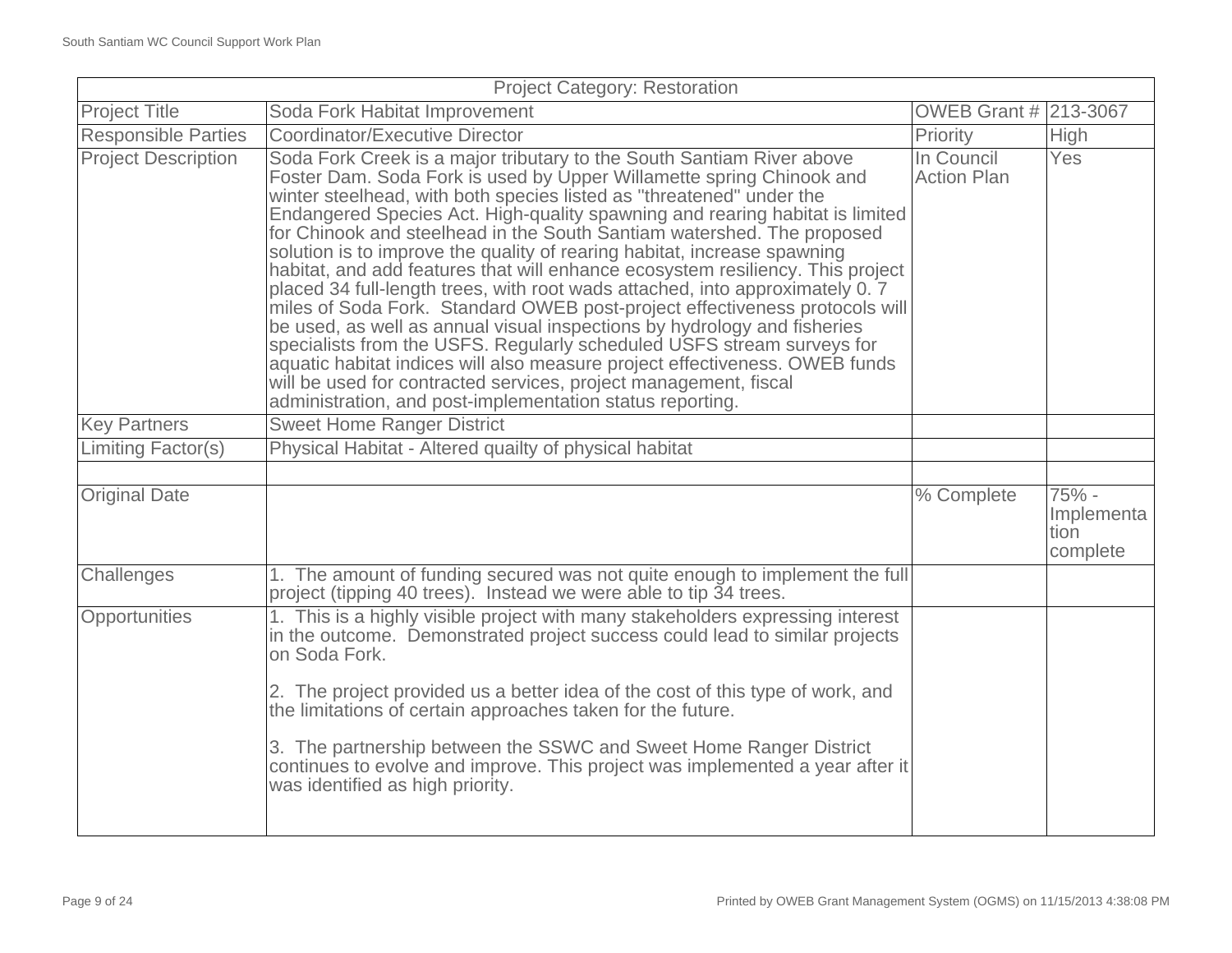| Planned Deliverables (1) Pulled over 34 Douglas fir trees into lower Soda Fork. Trees were |  |
|--------------------------------------------------------------------------------------------|--|
| pulled/moved into structures of multiple pieces to increase project stability              |  |
| and to provide better habitat conditions.                                                  |  |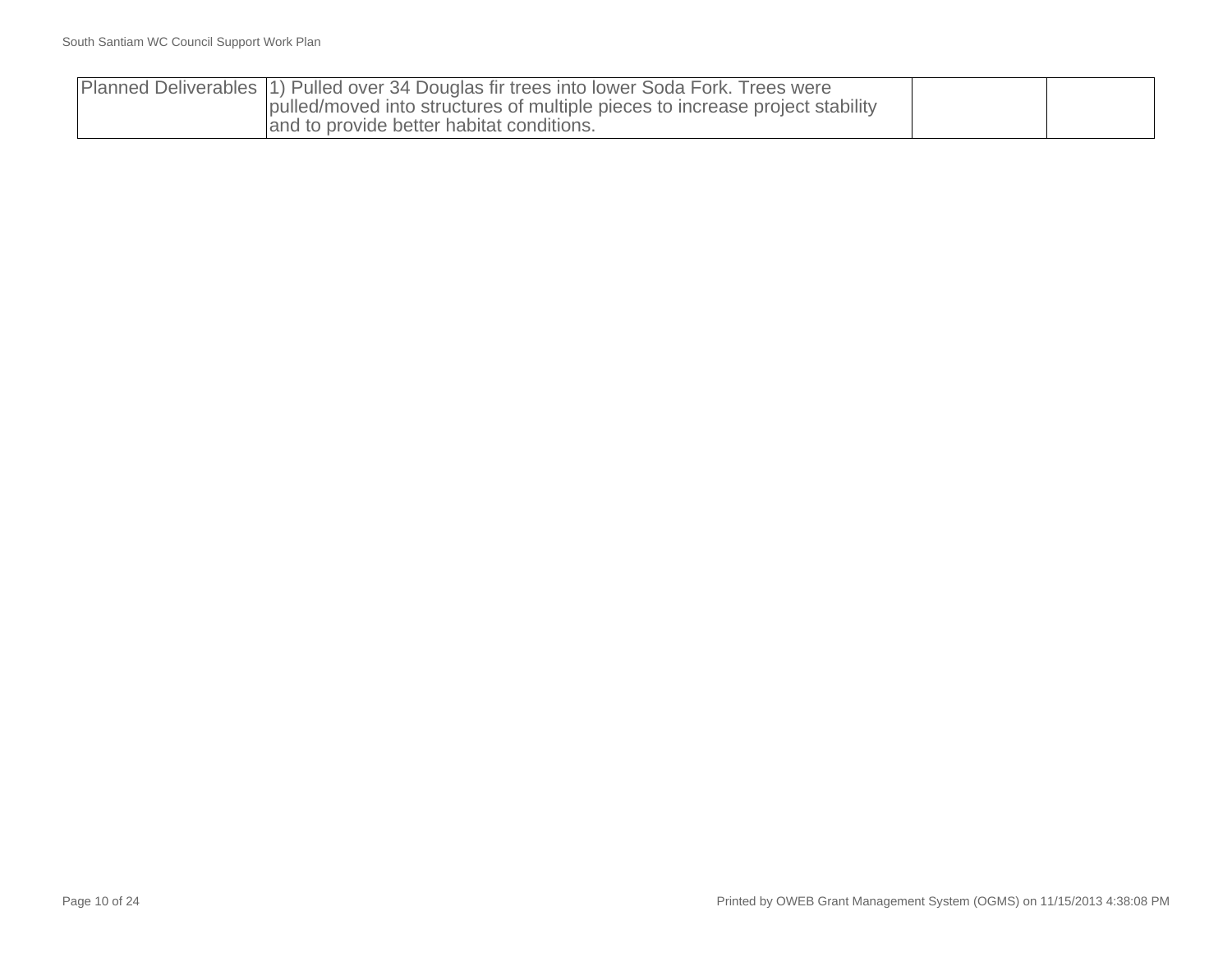|                            | <b>Project Category: Restoration</b>                                                                                                                                                                                    |                                  |                                                                |
|----------------------------|-------------------------------------------------------------------------------------------------------------------------------------------------------------------------------------------------------------------------|----------------------------------|----------------------------------------------------------------|
| <b>Project Title</b>       | <b>Wiley Creek Restoration</b>                                                                                                                                                                                          | <b>OWEB Grant #</b>              |                                                                |
| <b>Responsible Parties</b> | <b>Coordinator/Executive Director</b>                                                                                                                                                                                   | Priority                         | Emerging                                                       |
| <b>Project Description</b> | Work with private landowners, private industrial timber, and the USFS to<br>restore and enhance in-stream and riparian habitat in Wiley Creek<br>watershed.                                                             | In Council<br><b>Action Plan</b> | <b>No</b>                                                      |
| <b>Key Partners</b>        | Sweet Home Ranger District, Cascade Timber Consulting, FSA, NRCS                                                                                                                                                        |                                  |                                                                |
| <b>Limiting Factor(s)</b>  | Staff capacity, Physical Habitat - Altered quailty of physical habitat, Water<br>Quality - Altered physical, chemical or bilogical water characteristics,<br>Knowledge Gaps - Lack of Information                       |                                  |                                                                |
| <b>Original Date</b>       |                                                                                                                                                                                                                         | % Complete                       | 5-30% -                                                        |
|                            |                                                                                                                                                                                                                         |                                  | Conceptual/<br>Planning/Su<br>bmitting<br>Grant<br>application |
| Challenges                 | 1) Little is known at this time about the level of private landowner interest in<br>watershed restoration in the Wiley Creek watershed.                                                                                 |                                  |                                                                |
|                            | 2) A major landowner in private industrial timber in the watershed pulled out<br>of a restoration project elsewhere and will need further engagement by the<br>SSWC.                                                    |                                  |                                                                |
|                            | 3) Wiley Creek is a dynamic watershed with "flashy" water events. In-stream<br>restoration will require large pieces of wood and/or careful design.                                                                     |                                  |                                                                |
| Opportunities              | 1) Recent winter steelhead redd counts have shown high densities in Wiley<br>Creek.                                                                                                                                     |                                  |                                                                |
|                            | 2) A strong partnership with the Sweet Home Ranger District (small acreage<br>ownership) and a private industrial timber manager (large acreage<br>ownership) presents an opportunity to conduct in-stream restoration. |                                  |                                                                |
|                            | 3) Fish passage barriers have been identified and corrected on Wiley Creek<br>(though some may still be present in Little Wiley Creek).                                                                                 |                                  |                                                                |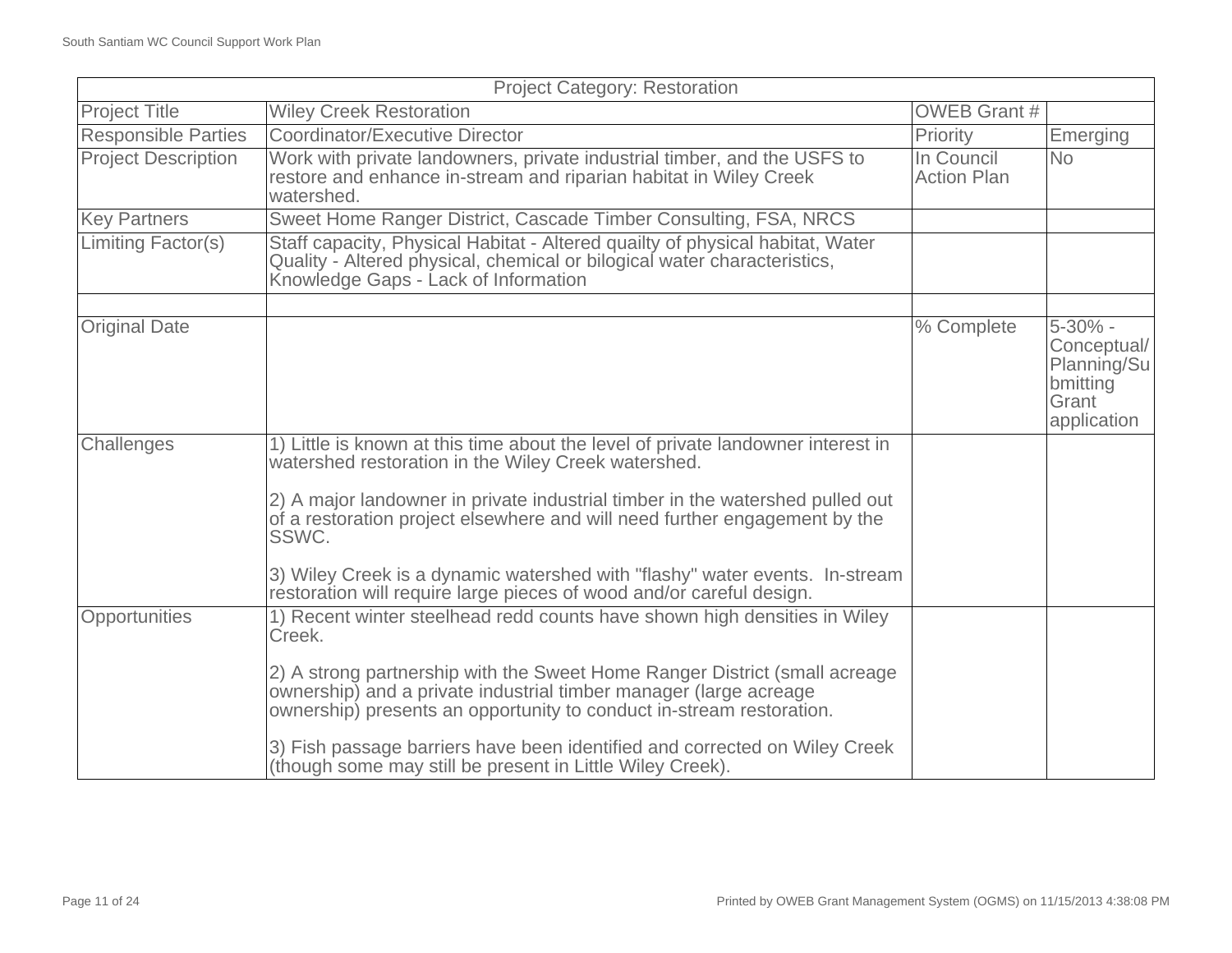| Planned Deliverables (1) Placement of large wood structures where feasible and<br>landowners/managers are agreeable.                       |  |
|--------------------------------------------------------------------------------------------------------------------------------------------|--|
| [2] Working with private landowners lower in the system to enhance and<br>restore riparian areas.                                          |  |
| [3) Hold community meetings to gauge local response to watershed<br>restoration, identify areas of concern, and listen to community ideas. |  |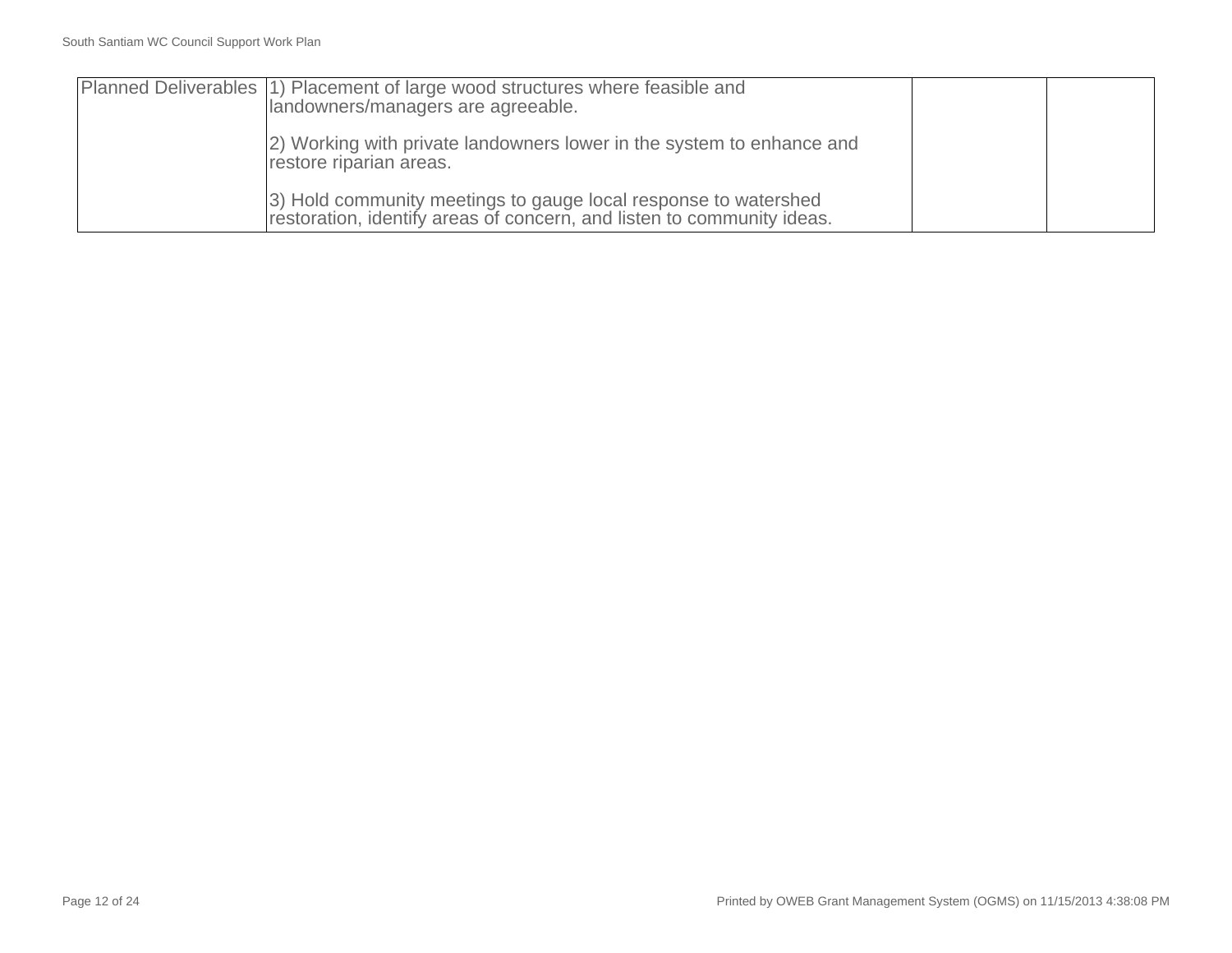| Project Category: Community Engagement (Outreach and Education) |                                                                                                                                                                                                                                                                                                                                                                                                                                                                                                                                                                                                                                                                                                                                                                                                                                                                                           |                                  |                                |
|-----------------------------------------------------------------|-------------------------------------------------------------------------------------------------------------------------------------------------------------------------------------------------------------------------------------------------------------------------------------------------------------------------------------------------------------------------------------------------------------------------------------------------------------------------------------------------------------------------------------------------------------------------------------------------------------------------------------------------------------------------------------------------------------------------------------------------------------------------------------------------------------------------------------------------------------------------------------------|----------------------------------|--------------------------------|
| <b>Project Title</b>                                            | Sweet Home and Lebanon Youth Watershed Councils                                                                                                                                                                                                                                                                                                                                                                                                                                                                                                                                                                                                                                                                                                                                                                                                                                           | <b>OWEB Grant # 213-3052</b>     |                                |
| <b>Responsible Parties</b>                                      | <b>Outreach/Education Coordinator</b>                                                                                                                                                                                                                                                                                                                                                                                                                                                                                                                                                                                                                                                                                                                                                                                                                                                     | Priority                         | <b>High</b>                    |
| <b>Project Description</b>                                      | The STEWARDS Youth Watershed Council program will target students from<br>Sweet Home and Lebanon high schools and engage youth in civic and<br>watershed enhancement activities as they learn about watershed ecology,<br>watershed councils, and how to create change in their own communities<br>through participating in democratic institutions. Through watershed<br>restoration and enhancement activities, students will overcome barriers to<br>community engagement and learn that their ideas and perspectives are<br>valued. Youth Watershed Council members will be encouraged to attend<br>South Santiam Watershed Council meetings throughout the school year, as<br>well as to present their projects to the community. Partners include The<br>Nature Conservancy and the Sweet Home Community Foundation. OWEB<br>funds will principally be used for project management. | In Council<br><b>Action Plan</b> | Yes                            |
| <b>Key Partners</b>                                             | Sweet Home Ranger District, Sweet Home School District, Lebanon School<br><b>District</b>                                                                                                                                                                                                                                                                                                                                                                                                                                                                                                                                                                                                                                                                                                                                                                                                 |                                  |                                |
| Limiting Factor(s)                                              | Lack of Knowledge, Physical Habitat - Altered quailty of physical habitat,<br>Knowledge Gaps - Lack of Information                                                                                                                                                                                                                                                                                                                                                                                                                                                                                                                                                                                                                                                                                                                                                                        |                                  |                                |
| <b>Original Date</b>                                            |                                                                                                                                                                                                                                                                                                                                                                                                                                                                                                                                                                                                                                                                                                                                                                                                                                                                                           | % Complete                       | Ongoing<br>council<br>activity |
| Challenges                                                      | 1) Meeting times and dates can be difficult to arrange. Typically, students<br>have time during the lunch hour to meet, but that does not leave time for<br>outdoor activities. Work sessions have been started on Fridays in Sweet<br>Home as the school district is presently on a four-day school week. In<br>Lebanon, work days will likely have to occur on weekends or through field-<br>trips.                                                                                                                                                                                                                                                                                                                                                                                                                                                                                     |                                  |                                |
| Opportunities                                                   | 1) There are strong partnerships in place for watershed education in Sweet<br>Home. While budget restraints have led the Sweet Home Ranger District to<br>focus staff time and funding to the Outdoor School program, they offer Sweet<br>Home students an opportunity to work on projects, provide transportation,<br>tools, and snorkeling equipment.                                                                                                                                                                                                                                                                                                                                                                                                                                                                                                                                   |                                  |                                |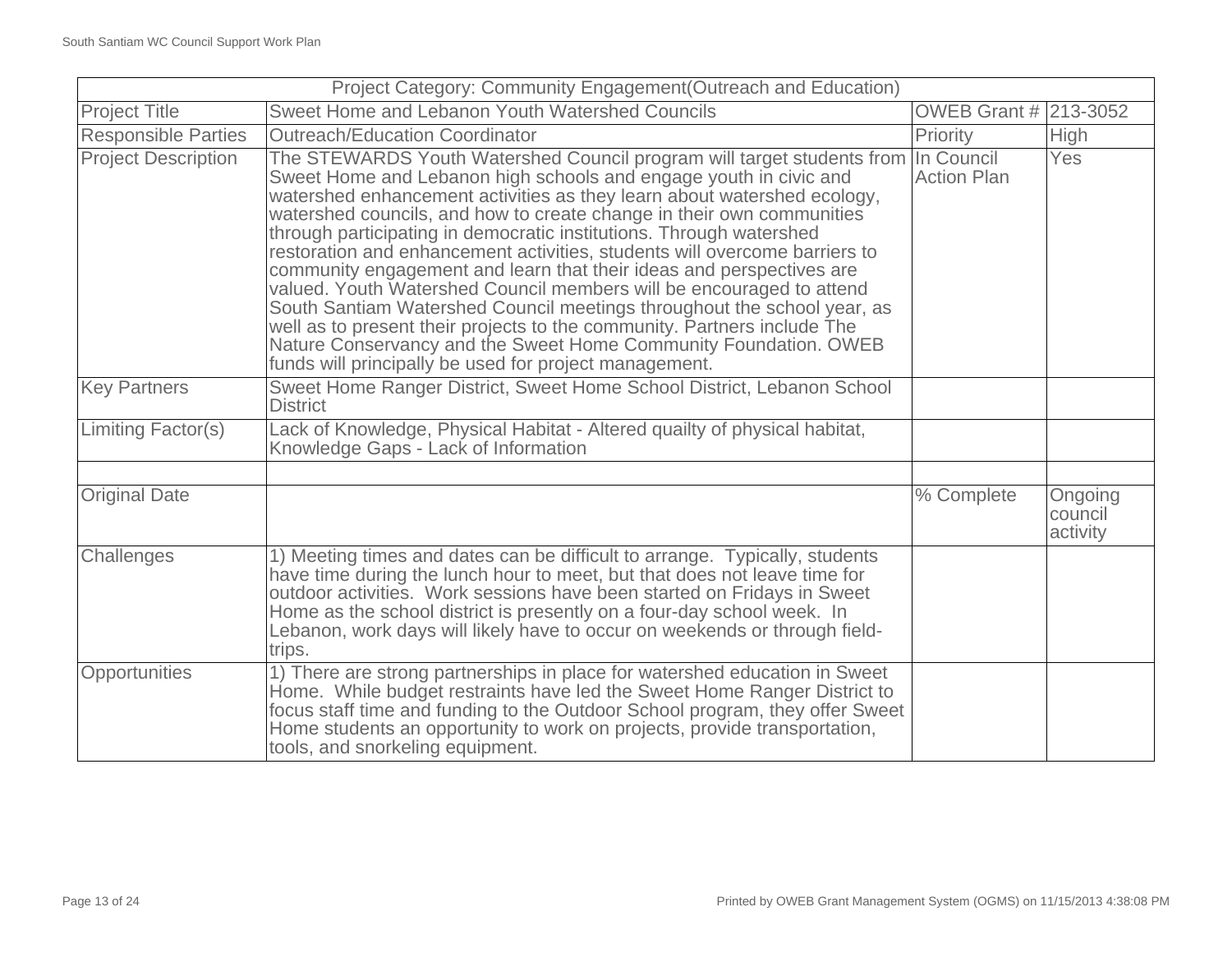| Planned Deliverables (1) Continue building youth watershed council at Sweet Home High School.          |  |
|--------------------------------------------------------------------------------------------------------|--|
| [2] Begin building youth watershed council at Lebanon High School.                                     |  |
| [3) Both YWCs meet regularly, plan and implement restoration action in the<br>South Santiam watershed. |  |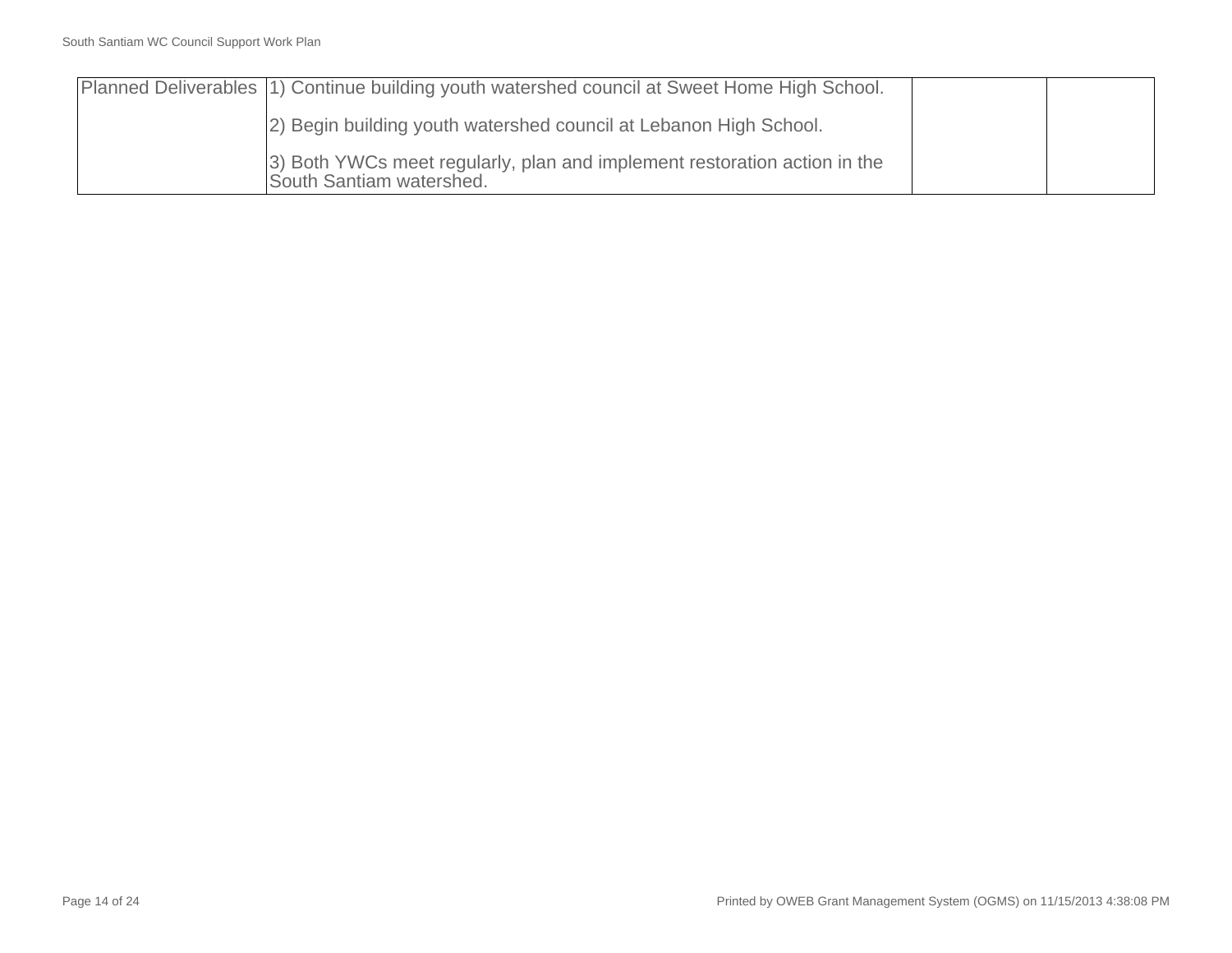| Project Category: Community Engagement(Outreach and Education) |                                                                                                                                                                                                                                                                                                                                                                                                                                                |                                  |                               |
|----------------------------------------------------------------|------------------------------------------------------------------------------------------------------------------------------------------------------------------------------------------------------------------------------------------------------------------------------------------------------------------------------------------------------------------------------------------------------------------------------------------------|----------------------------------|-------------------------------|
| <b>Project Title</b>                                           | <b>Sweet Home Outdoor School</b>                                                                                                                                                                                                                                                                                                                                                                                                               | <b>OWEB Grant #</b>              |                               |
| <b>Responsible Parties</b>                                     | Partner                                                                                                                                                                                                                                                                                                                                                                                                                                        | Priority                         | Medium                        |
| <b>Project Description</b>                                     | Implement an annual Outdoor School, targeting local 5th and 6th grade<br>students. The three-day, two-night event is held annually in June and<br>includes several "discovery sessions", held in the classroom, in the preceding<br>months. Local volunteers and agency staff lead sessions at the Outdoor<br>School held at Camp Tadmore.                                                                                                     | In Council<br><b>Action Plan</b> | <b>No</b>                     |
| <b>Key Partners</b>                                            | Sweet Home Ranger District, Sweet Home School District, numerous<br>volunteers                                                                                                                                                                                                                                                                                                                                                                 |                                  |                               |
| Limiting Factor(s)                                             | Lack of Knowledge, Knowledge Gaps - Lack of Information                                                                                                                                                                                                                                                                                                                                                                                        |                                  |                               |
|                                                                |                                                                                                                                                                                                                                                                                                                                                                                                                                                |                                  |                               |
| <b>Original Date</b>                                           |                                                                                                                                                                                                                                                                                                                                                                                                                                                | % Complete                       | Annual<br>council<br>activity |
| Challenges                                                     | 1) Staff turnover at some local elementary schools has resulted in fewer<br>students attending the Outdoor School in recent years, and outreach to<br>newer teachers needs to be done to generate interest.<br>2) Finding chaperones willing to stay overnight with students has been                                                                                                                                                          |                                  |                               |
|                                                                | challening.                                                                                                                                                                                                                                                                                                                                                                                                                                    |                                  |                               |
| <b>Opportunities</b>                                           | 1) Implementation continues to improve to the point where Outdoor School is<br>now running smoothly and efficiently. Arrangements have been made with<br>the Sweet Home School District and Sweet Home Ranger District to easily<br>manage exchanges of funding, which was once burdensome.<br>2) Volunteers are experienced and eager to participate each year.<br>3) Outreach to newer teachers has begun and should allow for more students |                                  |                               |
|                                                                | to attend.                                                                                                                                                                                                                                                                                                                                                                                                                                     |                                  |                               |
| <b>Planned Deliverables</b>                                    | 1) Hold annual Outdoor School targeting 90-120 Sweet Home 5th/6th grade<br>students.                                                                                                                                                                                                                                                                                                                                                           |                                  |                               |
|                                                                | 2) Implement 3-5 "discovery sessions" with students in the months leading up<br>to Outdoor School.                                                                                                                                                                                                                                                                                                                                             |                                  |                               |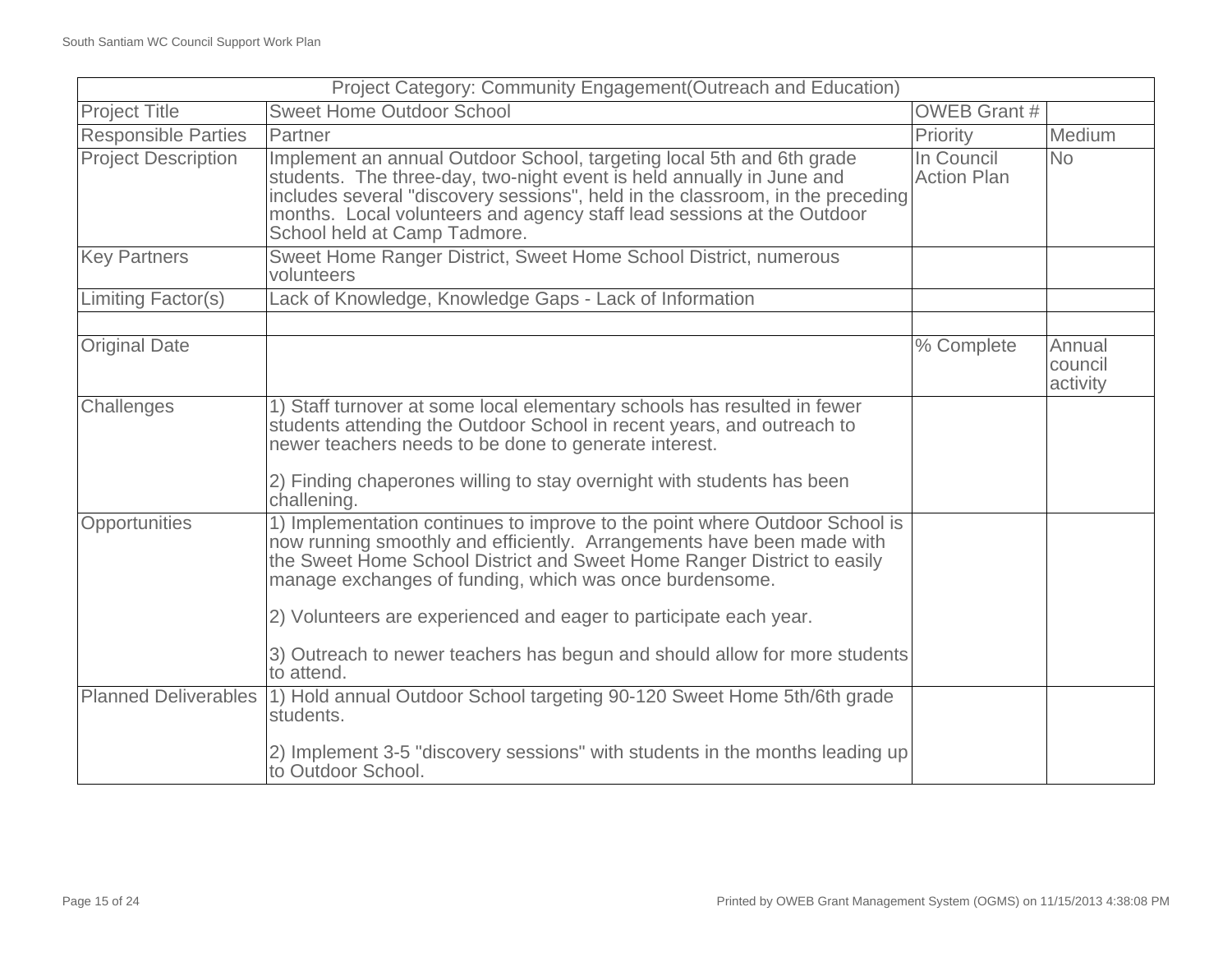| Project Category: Community Engagement (Outreach and Education) |                                                                                                                                                                                               |                                  |                                |
|-----------------------------------------------------------------|-----------------------------------------------------------------------------------------------------------------------------------------------------------------------------------------------|----------------------------------|--------------------------------|
| <b>Project Title</b>                                            | Watershed Tours and Workshops                                                                                                                                                                 | <b>OWEB Grant #</b>              |                                |
| <b>Responsible Parties</b>                                      | <b>Outreach/Education Coordinator</b>                                                                                                                                                         | Priority                         | <b>Medium</b>                  |
| <b>Project Description</b>                                      | Hold at least two tours and workshops in the South Santiam watershed<br>focusing on on-going/recently completed restoration work and best<br>management practices for a variety of land-uses. | In Council<br><b>Action Plan</b> | Yes                            |
| <b>Key Partners</b>                                             | <b>Oregon State University Extension Service</b>                                                                                                                                              |                                  |                                |
| Limiting Factor(s)                                              | Lack of Knowledge, Training, Knowledge Gaps - Lack of Information                                                                                                                             |                                  |                                |
|                                                                 |                                                                                                                                                                                               |                                  |                                |
| <b>Original Date</b>                                            |                                                                                                                                                                                               | % Complete                       | Ongoing<br>council<br>activity |
| Challenges                                                      | 1) Attendance at tours has been low in recent years, even as the scope/scale<br>of restoration has increased.                                                                                 |                                  |                                |
|                                                                 | 2) Finding workshop topics pertinent to target audiences.                                                                                                                                     |                                  |                                |
| Opportunities                                                   | 1) Good media attention on projects in recent years as led to increased<br>interest in SSWC by community.                                                                                     |                                  |                                |
|                                                                 | 2) A new landowner partnership coordinator shared by the SSWC, NSWC,<br>and CWC has energized program.                                                                                        |                                  |                                |
| <b>Planned Deliverables</b>                                     | 1) Two watershed tours (with one likely in the upper watershed, the other in<br>the lower watershed.                                                                                          |                                  |                                |
|                                                                 | 2) Two workshop opportunities.                                                                                                                                                                |                                  |                                |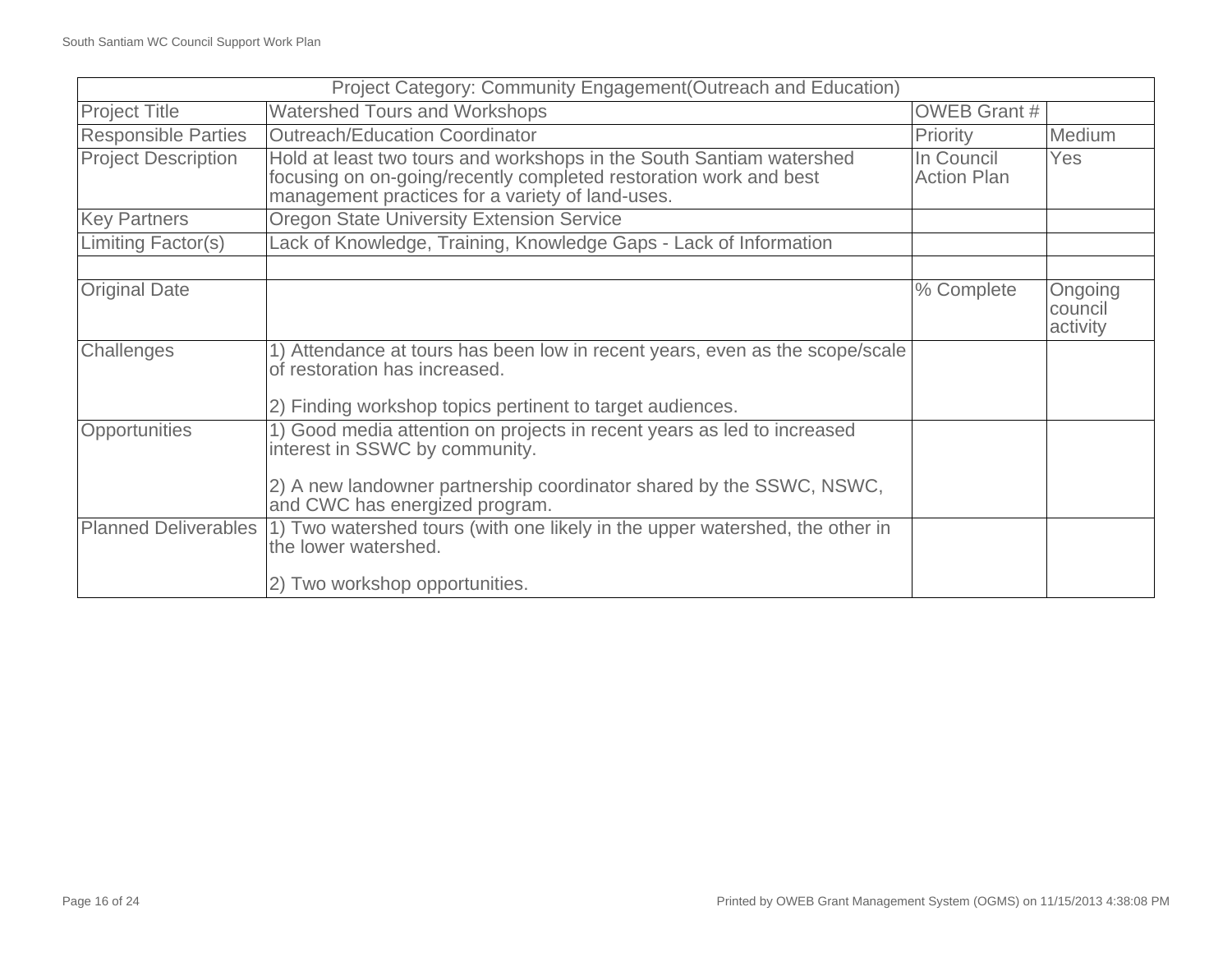| Project Category: Planning/Monitoring/Assessment |                                                                                                                                                        |                                  |                                                     |
|--------------------------------------------------|--------------------------------------------------------------------------------------------------------------------------------------------------------|----------------------------------|-----------------------------------------------------|
| <b>Project Title</b>                             | Monitoring existing projects                                                                                                                           | <b>OWEB Grant #</b>              |                                                     |
| <b>Responsible Parties</b>                       | <b>Coordinator/Executive Director</b>                                                                                                                  | Priority                         | Medium                                              |
| <b>Project Description</b>                       | Monitoring projects that have previously been implemented. Typically, this<br>involves photo points and report writing.                                | In Council<br><b>Action Plan</b> | Yes                                                 |
| <b>Key Partners</b>                              | Sweet Home Ranger District, FSA, NRCS, private landowners                                                                                              |                                  |                                                     |
| Limiting Factor(s)                               |                                                                                                                                                        |                                  |                                                     |
|                                                  |                                                                                                                                                        |                                  |                                                     |
| <b>Original Date</b>                             |                                                                                                                                                        | % Complete                       | $95% -$<br>Maintenanc<br>e/Monitorin<br>g/Education |
| Challenges                                       | 1) Making sure reports are submitted on a timely basis and align within the<br>same timeframe as earlier reports (i.e. photos taken at the same time). |                                  |                                                     |
| Opportunities                                    | 1) Provides useful information to SSWC, partners, and landowners allowing<br>us to adaptively manage projects and plan future work.                    |                                  |                                                     |
| <b>Planned Deliverables</b>                      | 1) Monitoring/Post-project effectiveness reports will be submitted to OWEB in<br>the 2013-2015 biennium on the following projects:                     |                                  |                                                     |
|                                                  | a) South Santiam Instream Enhancement                                                                                                                  |                                  |                                                     |
|                                                  | b) Oregon 150 - Crabtree Creek Salmon Habitat Restoration & Enhancement                                                                                |                                  |                                                     |
|                                                  | c) Ames Creek Fish Passage                                                                                                                             |                                  |                                                     |
|                                                  | d) Crabtree Creek Knotweed Control and Riparian Restoration                                                                                            |                                  |                                                     |
|                                                  | e) McDowell Creek Restoration                                                                                                                          |                                  |                                                     |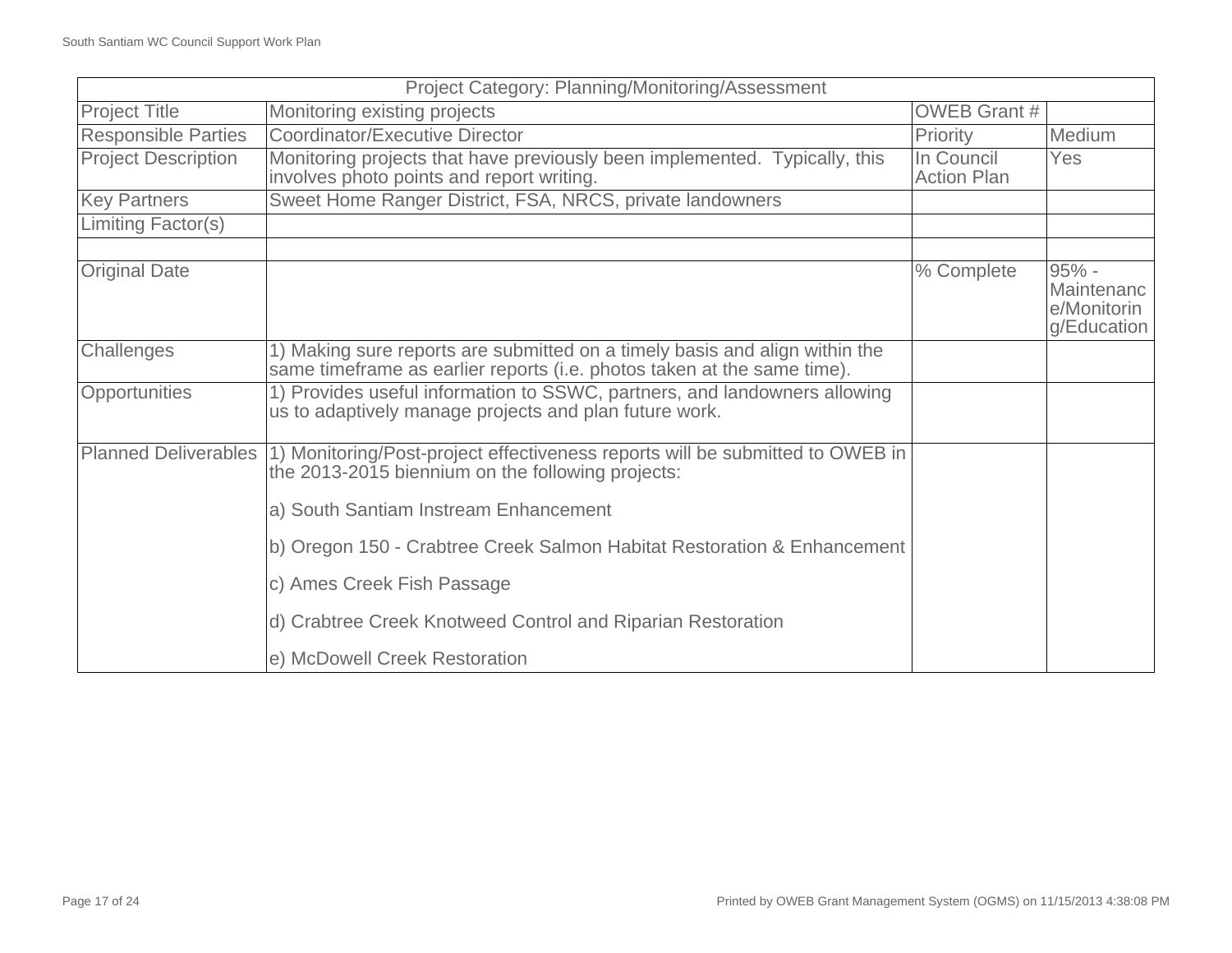| Project Category: Planning/Monitoring/Assessment |                                                                                                                                                                                                                                                                                                                                                                                                                                                                                                                                                                                                                                                                                                                                                                                                                                                                                                                                                                                                                                                                                                            |                                  |                                              |
|--------------------------------------------------|------------------------------------------------------------------------------------------------------------------------------------------------------------------------------------------------------------------------------------------------------------------------------------------------------------------------------------------------------------------------------------------------------------------------------------------------------------------------------------------------------------------------------------------------------------------------------------------------------------------------------------------------------------------------------------------------------------------------------------------------------------------------------------------------------------------------------------------------------------------------------------------------------------------------------------------------------------------------------------------------------------------------------------------------------------------------------------------------------------|----------------------------------|----------------------------------------------|
| <b>Project Title</b>                             | North & South Santiam and Caloopia Effectiveness Monitoring                                                                                                                                                                                                                                                                                                                                                                                                                                                                                                                                                                                                                                                                                                                                                                                                                                                                                                                                                                                                                                                | OWEB Grant # 211-3042            |                                              |
| <b>Responsible Parties</b>                       | <b>Monitoring Coordinator</b>                                                                                                                                                                                                                                                                                                                                                                                                                                                                                                                                                                                                                                                                                                                                                                                                                                                                                                                                                                                                                                                                              | Priority                         | <b>High</b>                                  |
| <b>Project Description</b>                       | The Santiam and Calapooia watersheds are in a degraded condition and<br>have declining populations of ESA-listed winter run steelhead and spring<br>Chinook. The watershed councils are addressing current conditions with an<br>active and expanding restoration program directed at improving instream<br>habitat. Effectiveness monitoring must occur to ensure restoration actions are<br>having the intended effect. Effectiveness monitoring will quantify pre- and<br>post-treatment instream and riparian conditions at control and treatment (e.g.<br>restoration) sites over a 10-year period. Project effectiveness will be<br>determined by comparing data from the control and treatment sites.<br>Monitoring data will inform future management decisions, thereby ensuring<br>prudent restoration investments. Partners include Bonneville Environmental<br>Foundation, Meyer Memorial Trust, and ODFW. OWEB funds will be used<br>primarily for contracted services (pre- and post-treatment data collection) and<br>for supplies and materials (field gear for summer field technicians). | In Council<br><b>Action Plan</b> | <b>No</b>                                    |
| <b>Key Partners</b>                              | Willamette Watershed Councils, BEF, ODFW                                                                                                                                                                                                                                                                                                                                                                                                                                                                                                                                                                                                                                                                                                                                                                                                                                                                                                                                                                                                                                                                   |                                  |                                              |
| Limiting Factor(s)                               | Physical Habitat - Altered quailty of physical habitat, Water Quality - Altered<br>physical, chemical or bilogical water characteristics                                                                                                                                                                                                                                                                                                                                                                                                                                                                                                                                                                                                                                                                                                                                                                                                                                                                                                                                                                   |                                  |                                              |
| <b>Original Date</b>                             |                                                                                                                                                                                                                                                                                                                                                                                                                                                                                                                                                                                                                                                                                                                                                                                                                                                                                                                                                                                                                                                                                                            | % Complete                       | $60% -$<br>Implementa<br>tion in<br>progress |
| Challenges                                       | 1) Communication between 3 separate Watershed Councils has an<br>increased level of complexity and challenge<br>2) Field equipment does not always last the duration of project<br>3) Grant was written too narrowly, limiting use of funds for some projects                                                                                                                                                                                                                                                                                                                                                                                                                                                                                                                                                                                                                                                                                                                                                                                                                                              |                                  |                                              |
| Opportunities                                    | 1) Ability to survey in stream and riparian habitat as part of regional<br>effectiveness monitoring program<br>2) Shared seasonal staff and equipment over 3 different watershed councils<br>increasing project efficiency<br>3) Use monitoring data in additional projects increasing value of the collected<br>data                                                                                                                                                                                                                                                                                                                                                                                                                                                                                                                                                                                                                                                                                                                                                                                      |                                  |                                              |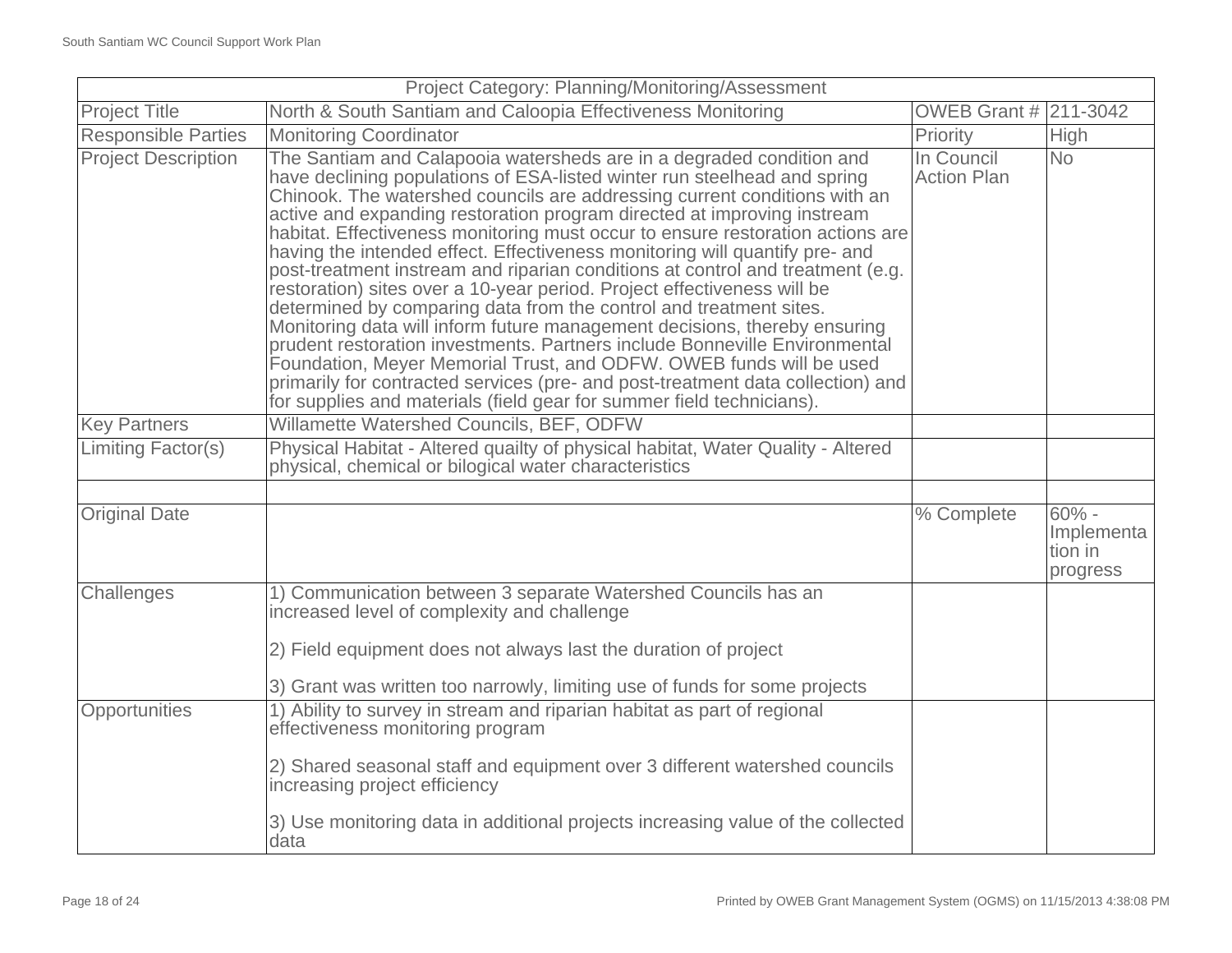| Planned Deliverables (1) Maintain permission for monitoring surveys.              |  |
|-----------------------------------------------------------------------------------|--|
| 2) Monitor treatment and control stream segments following BEF monitoring<br>plan |  |
| 3) Process and clean collected field data                                         |  |
| Photo points of pre and post project sites                                        |  |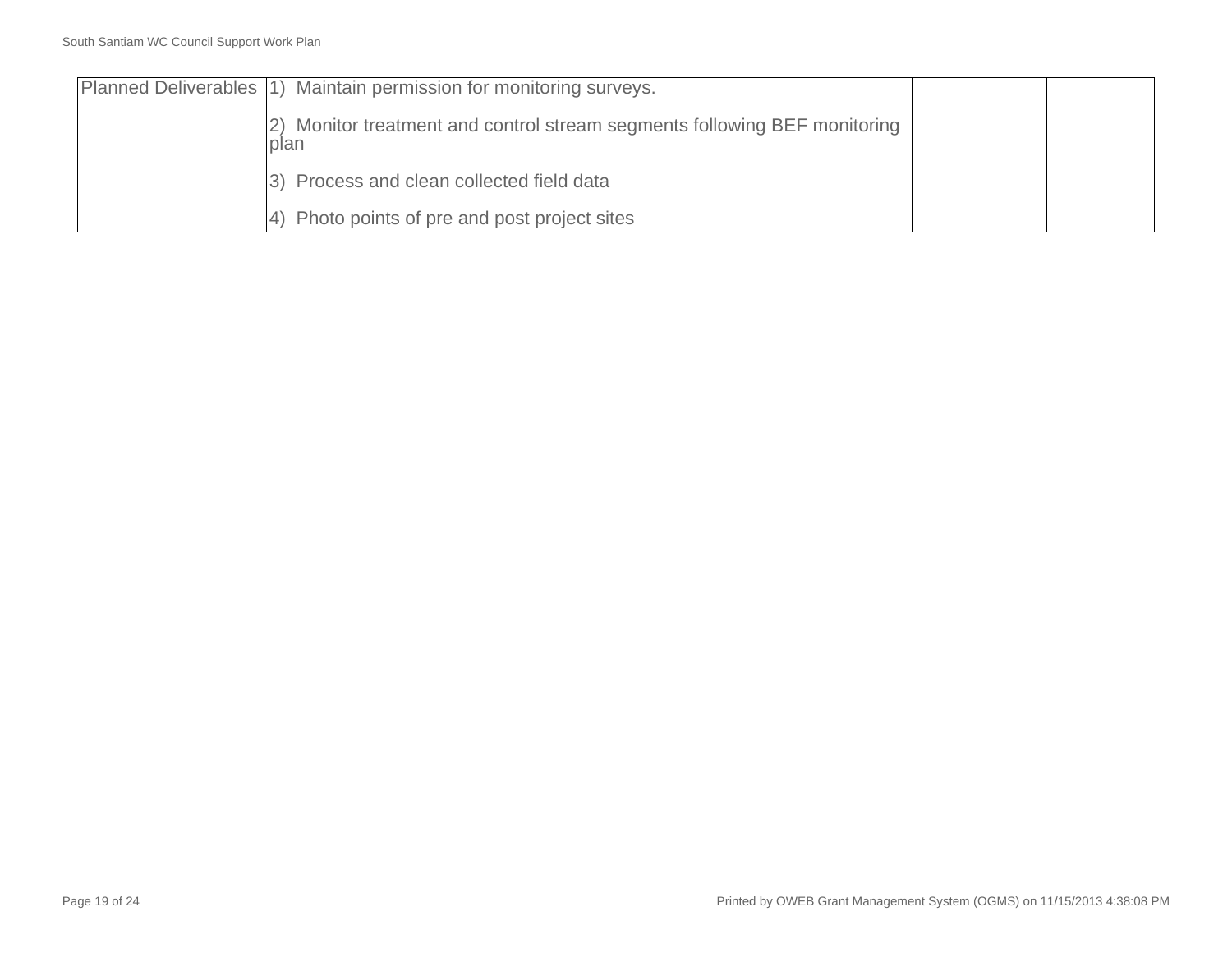| Project Category: Planning/Monitoring/Assessment |                                                                                                                                                                                                                                                                                                                                                                                                                                                                                                                                                                                                                                                                                                                                                                                                                                                                                           |                       |                                               |
|--------------------------------------------------|-------------------------------------------------------------------------------------------------------------------------------------------------------------------------------------------------------------------------------------------------------------------------------------------------------------------------------------------------------------------------------------------------------------------------------------------------------------------------------------------------------------------------------------------------------------------------------------------------------------------------------------------------------------------------------------------------------------------------------------------------------------------------------------------------------------------------------------------------------------------------------------------|-----------------------|-----------------------------------------------|
| <b>Project Title</b>                             | Santiam-Calapooia Water Quality Project                                                                                                                                                                                                                                                                                                                                                                                                                                                                                                                                                                                                                                                                                                                                                                                                                                                   | OWEB Grant # 212-3062 |                                               |
| <b>Responsible Parties</b>                       | <b>Monitoring Coordinator</b>                                                                                                                                                                                                                                                                                                                                                                                                                                                                                                                                                                                                                                                                                                                                                                                                                                                             | Priority              | High                                          |
| <b>Project Description</b>                       | There are numerous waterways within the North Santiam, South Santiam<br>and Calapooia River basins that do not meet state standards for water quality Action Plan<br>and that are listed as impaired under section 303(d) of the federal Clean<br>Water Act. A Total Maximum Daily Load (TMDL) plan for the Willamette<br>Basin has established the amount of allowable pollutants for the basin's<br>waterways. However, TMDL implementation by local Designated<br>Management Agencies (DMAs) is stymied by a lack of water quality data.<br>The project proposes to establish baseline water quality data at multiple<br>locations through an intensive sampling effort. A diverse partnership includes<br>five municipalities, two state agencies and three watershed councils. OWEB<br>funds will be used to pay for sample collection, processing and preliminary<br>data analysis. | In Council            | Yes                                           |
| <b>Key Partners</b>                              | municipalities, DEQ, EPA, Calapooia and North Santiam WCs                                                                                                                                                                                                                                                                                                                                                                                                                                                                                                                                                                                                                                                                                                                                                                                                                                 |                       |                                               |
| Limiting Factor(s)                               | Office Infastructure, Water Quality - Altered physical, chemical or bilogical<br>water characteristics                                                                                                                                                                                                                                                                                                                                                                                                                                                                                                                                                                                                                                                                                                                                                                                    |                       |                                               |
|                                                  |                                                                                                                                                                                                                                                                                                                                                                                                                                                                                                                                                                                                                                                                                                                                                                                                                                                                                           |                       |                                               |
| <b>Original Date</b>                             |                                                                                                                                                                                                                                                                                                                                                                                                                                                                                                                                                                                                                                                                                                                                                                                                                                                                                           | % Complete            | $60\%$ -<br>Implementa<br>tion in<br>progress |
| Challenges                                       | 1) Grant was written for too low an amount, shortening project duration.<br>More expensive than initial estimate                                                                                                                                                                                                                                                                                                                                                                                                                                                                                                                                                                                                                                                                                                                                                                          |                       |                                               |
|                                                  | 2) Maintaining communication between all project stakeholders is time<br>consuming                                                                                                                                                                                                                                                                                                                                                                                                                                                                                                                                                                                                                                                                                                                                                                                                        |                       |                                               |
|                                                  | 3) Project management time commitment is more than initial estimates                                                                                                                                                                                                                                                                                                                                                                                                                                                                                                                                                                                                                                                                                                                                                                                                                      |                       |                                               |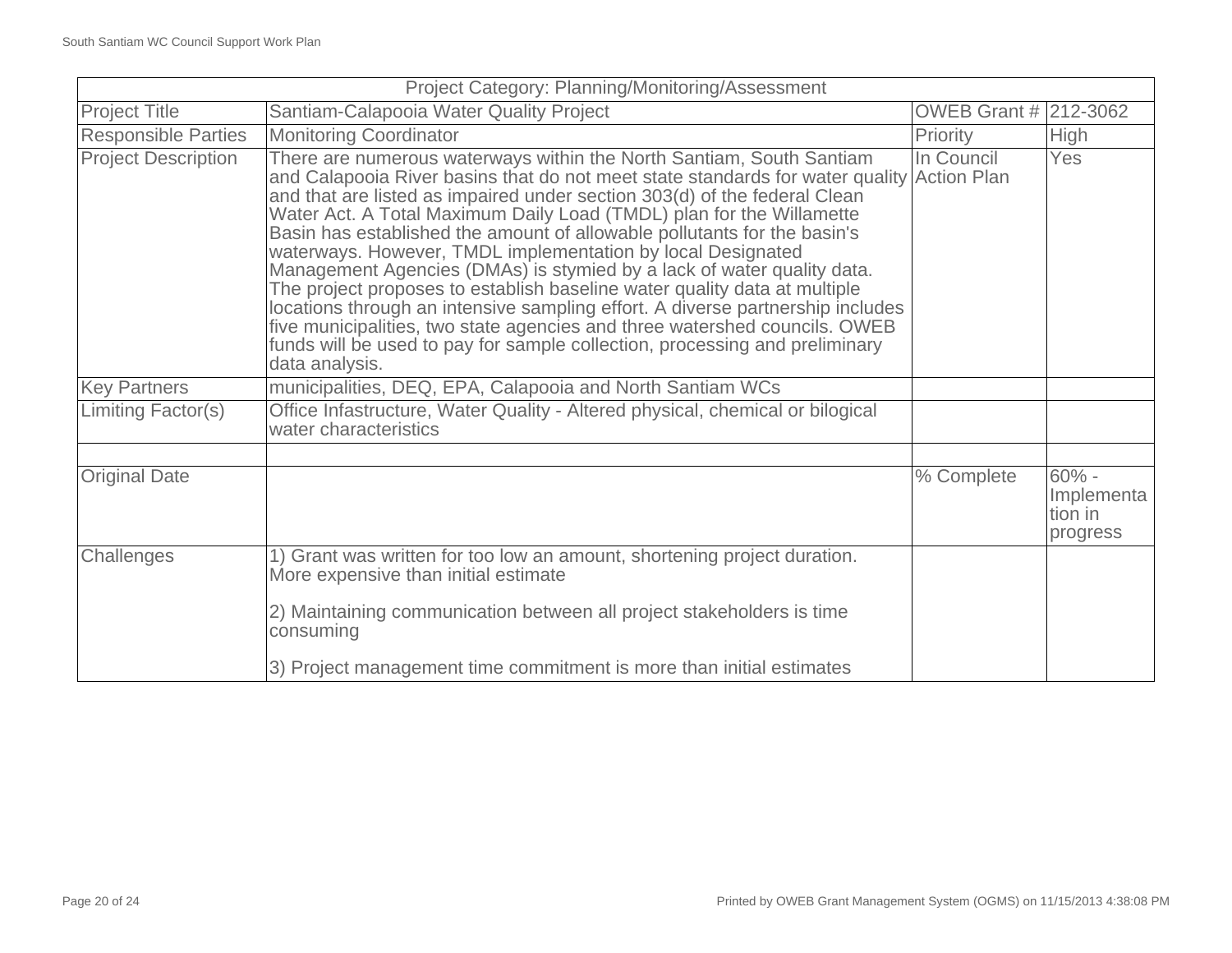| Opportunities               | 1) Ability to fill data gaps and provide baseline data for municipalities<br>implementing TMDLs     |  |
|-----------------------------|-----------------------------------------------------------------------------------------------------|--|
|                             | 2) Project occurred over 3 Watershed Council area, increasing efficiency of<br>the grant            |  |
|                             | 3) Partner updates have provided summarized data on quarterly basis to<br>multiple project partners |  |
|                             | 4) Extensive in kind assistance from project partners has helped project to be<br>successful        |  |
| <b>Planned Deliverables</b> | 1) Engage DMAs, state agencies in project                                                           |  |
|                             | 2) field data collection and processing                                                             |  |
|                             | 3) All field data in updated spreadsheets and summarized                                            |  |
|                             | 4) Reporting to project partners and funders                                                        |  |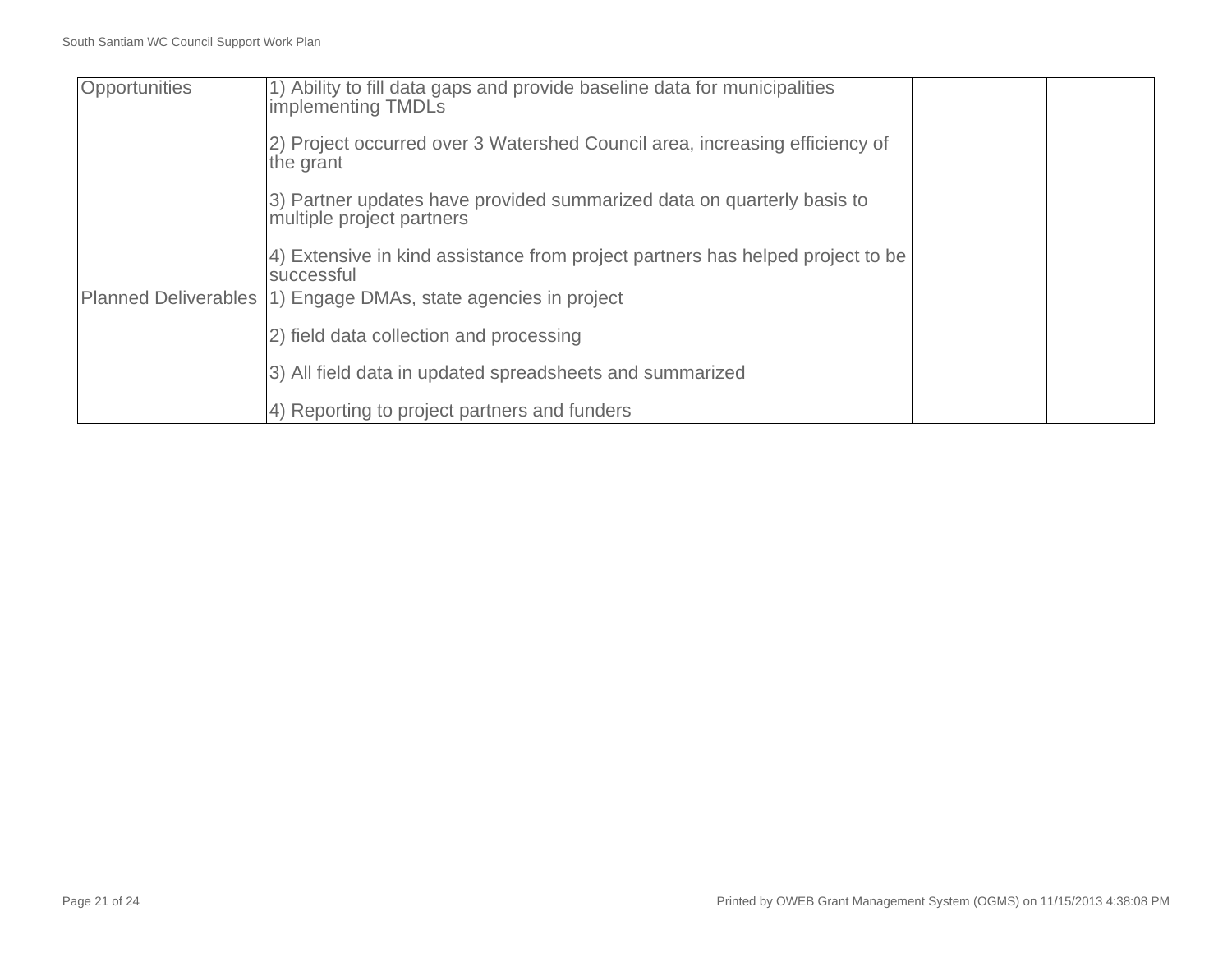| Project Category: Planning/Monitoring/Assessment |                                                                                                                                                                                                                                                                                                                                                                                                                                                                                                                                                                                        |                                  |                                |
|--------------------------------------------------|----------------------------------------------------------------------------------------------------------------------------------------------------------------------------------------------------------------------------------------------------------------------------------------------------------------------------------------------------------------------------------------------------------------------------------------------------------------------------------------------------------------------------------------------------------------------------------------|----------------------------------|--------------------------------|
| <b>Project Title</b>                             | Sweet Home All Lands Collaborative/Community Forest Corridor                                                                                                                                                                                                                                                                                                                                                                                                                                                                                                                           | <b>OWEB Grant #</b>              |                                |
| <b>Responsible Parties</b>                       | Coordinator/Executive Director                                                                                                                                                                                                                                                                                                                                                                                                                                                                                                                                                         | Priority                         | High                           |
| <b>Project Description</b>                       | The SSWC will continue working with East Linn County partners in SHALC<br>and the Community Forest Corridor Projects. SHALC is working with the<br>Sweet Home Ranger District and community to plan and implement projects<br>on a watershed scale in land-managed in or near the National Forest. The<br>Community Forest Corridor is working to connect Sweet Home with the<br>National Forest and involves potentially constructing a trail network, acquiring<br>Cascadia Caves into the public sphere, and restoring and enhancing the<br>South Santiam River east of Sweet Home. | In Council<br><b>Action Plan</b> | <b>No</b>                      |
| <b>Key Partners</b>                              | OSU, Linn County, City of Sweet Home, Sweet Home Ranger District                                                                                                                                                                                                                                                                                                                                                                                                                                                                                                                       |                                  |                                |
| <b>Limiting Factor(s)</b>                        | Lack of Knowledge, Physical Habitat - Altered quailty of physical habitat,<br>Water Quality - Altered physical, chemical or bilogical water characteristics,<br>Knowledge Gaps - Lack of Information                                                                                                                                                                                                                                                                                                                                                                                   |                                  |                                |
|                                                  |                                                                                                                                                                                                                                                                                                                                                                                                                                                                                                                                                                                        |                                  |                                |
| <b>Original Date</b>                             |                                                                                                                                                                                                                                                                                                                                                                                                                                                                                                                                                                                        | % Complete                       | Ongoing<br>council<br>activity |
| Challenges                                       | 1) the nature of these projects contain a lot of overlap and can be confusing<br>to the community.<br>2) Oregon Solutions is facilitating Community Forest Corridor project, and                                                                                                                                                                                                                                                                                                                                                                                                       |                                  |                                |
|                                                  | they will have completed their mission in December 2013. It will then be<br>incumbent upon the partners to continue the project.                                                                                                                                                                                                                                                                                                                                                                                                                                                       |                                  |                                |
| Opportunities                                    | 1) Solid partnerships and communication.                                                                                                                                                                                                                                                                                                                                                                                                                                                                                                                                               |                                  |                                |
|                                                  | 2) Involvement of OSU brings academic rigor and research to the project, as<br>well as facilitation skills.                                                                                                                                                                                                                                                                                                                                                                                                                                                                            |                                  |                                |
|                                                  | 3) Community is eager to see projects implemented and appears open to<br>new ideas around forest management.                                                                                                                                                                                                                                                                                                                                                                                                                                                                           |                                  |                                |
| <b>Planned Deliverables</b>                      | 1) Declaration of Cooperation signed by partners in December, 2013.                                                                                                                                                                                                                                                                                                                                                                                                                                                                                                                    |                                  |                                |
|                                                  | 2) Ongoing SHALC meetings, implementing projects outlined in Cool-Soda<br>Restoration proposal.                                                                                                                                                                                                                                                                                                                                                                                                                                                                                        |                                  |                                |
|                                                  | 3) Establishing stewardship contracting on Sweet Home Ranger District.                                                                                                                                                                                                                                                                                                                                                                                                                                                                                                                 |                                  |                                |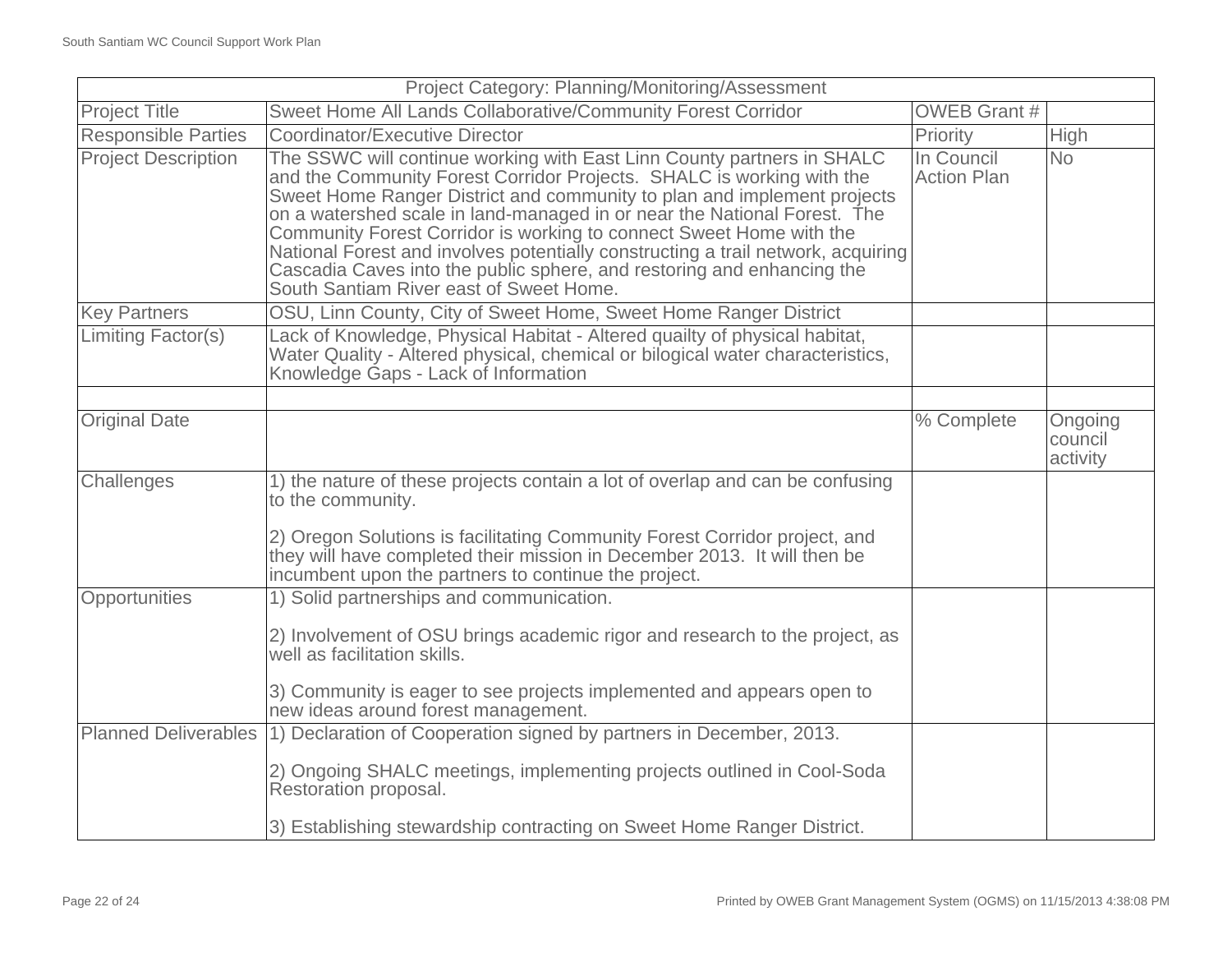| <b>Project Category: Organizational Development</b> |                                                                                                                                                                                                                                                                                                           |                           |                                |
|-----------------------------------------------------|-----------------------------------------------------------------------------------------------------------------------------------------------------------------------------------------------------------------------------------------------------------------------------------------------------------|---------------------------|--------------------------------|
| <b>Project Title</b>                                | <b>Model Watershed Program</b>                                                                                                                                                                                                                                                                            | <b>OWEB Grant #</b>       |                                |
| <b>Responsible Parties</b>                          | <b>Coordinator/Executive Director</b>                                                                                                                                                                                                                                                                     | Priority                  | <b>High</b>                    |
| <b>Project Description</b>                          | Participate in Willamette Model Watershed Program with regional partners<br>(directly with Calapooia and North Santiam Watershed Councils). Selected<br>sub-watersheds in the South Santiam are McDowell and Hamilton Creeks.                                                                             | In Council<br>Action Plan | Yes                            |
| <b>Key Partners</b>                                 | NSWC, CWC, BEF, MMT                                                                                                                                                                                                                                                                                       |                           |                                |
| Limiting Factor(s)                                  | Staff capacity, Board Capacity, Board Skills, Knowledge Gaps - Lack of<br>Information                                                                                                                                                                                                                     |                           |                                |
| <b>Original Date</b>                                |                                                                                                                                                                                                                                                                                                           | % Complete                | Ongoing<br>council<br>activity |
| Challenges                                          | 1) It can be difficult to step back from detailed work at the local level and<br>place its context in the greater Willamette Basin.<br>2) There are more competing interests and ideas in the Willamette.<br>Sometimes they are at odds and true collaboration within this community is<br>slow at times. |                           |                                |
| Opportunities                                       | 1) While collaboration may be slow, it is occurring. The SSWC has better<br>engagement with other organizations operating outside of the South Santiam<br>watershed than any other time.                                                                                                                  |                           |                                |
| <b>Planned Deliverables</b>                         | 1) Participate in meetings with Model Watershed partners.<br>2) Coordinate with regional watershed partners (NSWC and CWC).<br>3) Engage in broader discussions around restoration strategy and action in<br><b>Willamette Basin</b>                                                                      |                           |                                |